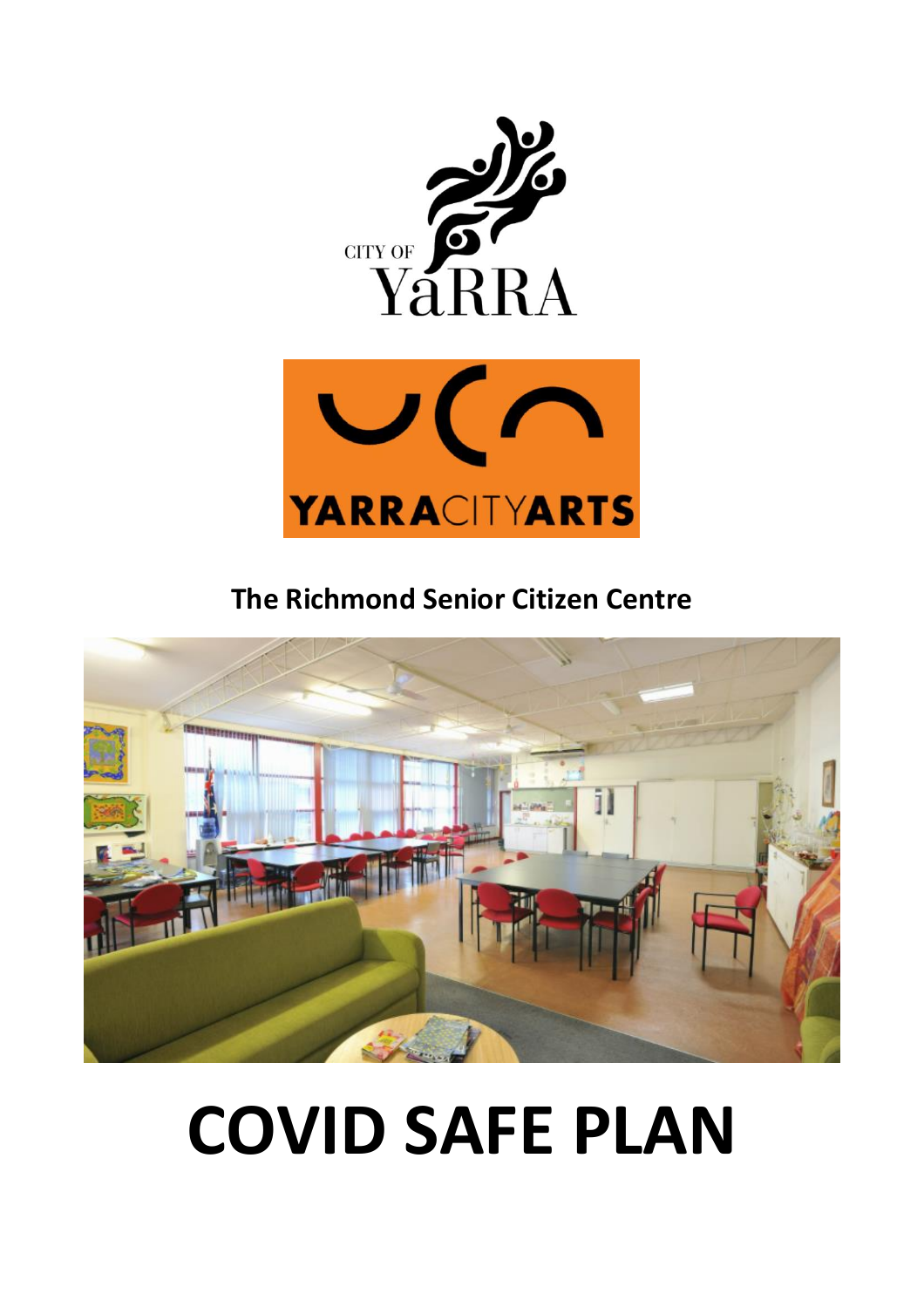## **Venue & Organisation Details**

| <b>Organisation Name / Council</b>         | Yarra City Council                                                                                                    |
|--------------------------------------------|-----------------------------------------------------------------------------------------------------------------------|
| Venue/s Name                               | The Richmond Senior Citizens Centre                                                                                   |
| <b>Venue Manager/ Coordinator</b>          | Bridie Jones - Venues Coordinator                                                                                     |
| <b>Contact Details</b>                     | 0427 347 951                                                                                                          |
| <b>Site Address</b>                        | 3 Hosie St, Richmond VIC 3121                                                                                         |
| <b>COVID Marshal</b>                       | Michael Finney - 0438 338 708 (COVID Safe Events<br>Coordinator)                                                      |
| (COVID Safe Compliance Coordinator)        | <b>COVID Check-In Marshal(s)</b> - contact Rochelle<br>Koumantatakis (Team Leader Venue Operations) - 0447<br>925 753 |
| <b>Contact Details - COVID Marshal</b>     | As above                                                                                                              |
| <b>Local Government Area/ Location</b>     | Yarra City Council                                                                                                    |
| <b>Council Manager / Board Chairperson</b> | Siu Chan - Manager Arts, Culture, Venues & Events                                                                     |
| Date & Version Number                      | 17.12.2021 V4.1                                                                                                       |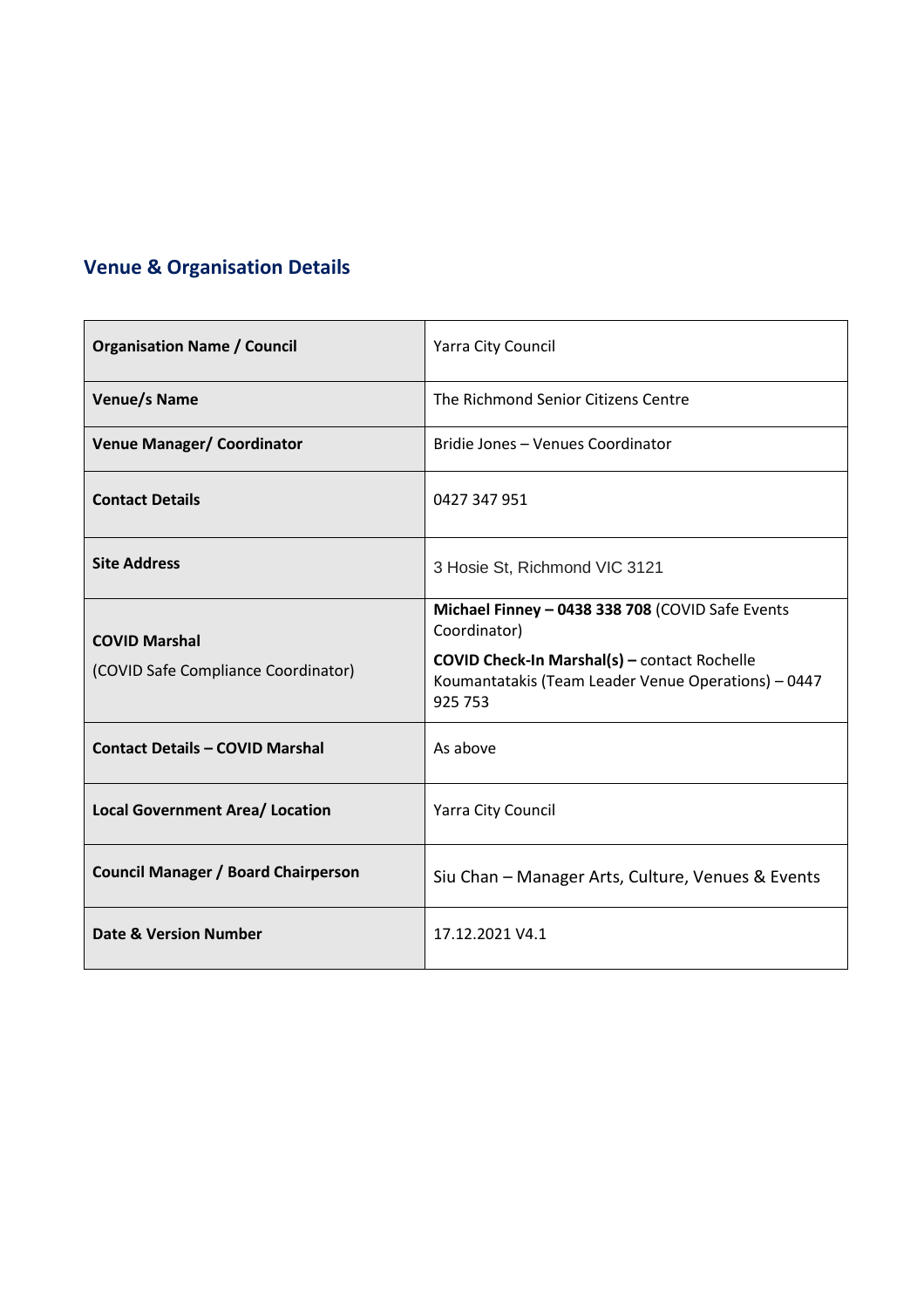| <b>1. ENSURE PHYSICAL DISTANCING</b>                                 |                                                                                                                                                                                                                                                                                                                                                                                                            |                                                                                                                                                                                                                                                                                                                                                                                                                                                                                                                                                                                                                                                                                                                                                                |
|----------------------------------------------------------------------|------------------------------------------------------------------------------------------------------------------------------------------------------------------------------------------------------------------------------------------------------------------------------------------------------------------------------------------------------------------------------------------------------------|----------------------------------------------------------------------------------------------------------------------------------------------------------------------------------------------------------------------------------------------------------------------------------------------------------------------------------------------------------------------------------------------------------------------------------------------------------------------------------------------------------------------------------------------------------------------------------------------------------------------------------------------------------------------------------------------------------------------------------------------------------------|
| <b>REQUIREMENTS</b>                                                  | <b>ACTIONS TO ACHIEVE</b>                                                                                                                                                                                                                                                                                                                                                                                  | WHO IS RESPONSIBLE? RESOURCES<br><b>NEEDED? ACTIONS COMPLETED?</b>                                                                                                                                                                                                                                                                                                                                                                                                                                                                                                                                                                                                                                                                                             |
| <b>Government Regulated capacity &amp;</b><br>distancing compliance. | Ensure venue capacity plan complies with latest Government<br>$\bullet$<br>regulations for your Local Government Area and State.<br>Document Venue Capacity for each area based on square metre<br>density regulation and 1.5m physical distancing.<br>Document total venue capacity<br>Document How your venue will manage restricting capacity<br>For example, signage, floor decals and staff training. | <b>Venue Management</b><br><b>COVID Safe Events Coordinator -</b><br>Michael Finney - 0438 338 708<br><b>Operations Team Leader - Rochelle</b><br>Koumantatakis (Team Leader Venue<br>Operations) - 0447 925 753<br><b>External</b><br>Hiring Party (Organisation or private<br>individual or group)<br>- The Richmond Senior Citizens Centre is<br>a building in the Municipality of City of<br>Yarra Council.<br>- The venue has operated intermittently<br>throughout the pandemic, consistent<br>with current Vic Gov RADS (Restricted<br>Activity Directions) on capacity limits,<br>regularly reviewed and updated in<br>consultation with Yarra Council CRRT<br>(Critical Response & Recovery Team),<br>and the Vic Gov COVIDSafe settings<br>$(PEF)$ . |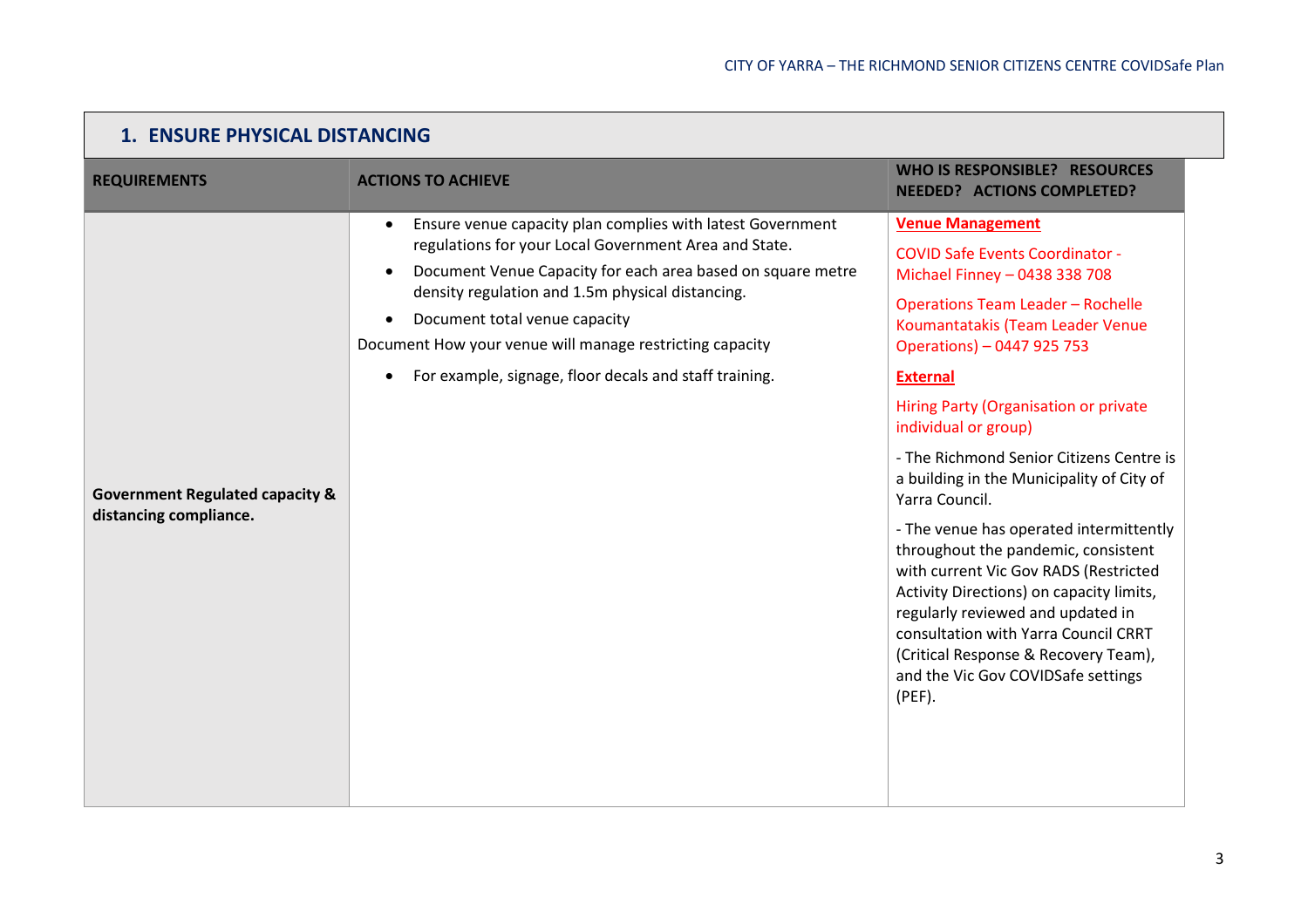|  | <b>CURRENT SETTINGS</b>                                                                                                                                                                                                                    |
|--|--------------------------------------------------------------------------------------------------------------------------------------------------------------------------------------------------------------------------------------------|
|  | - Current Vic Gov COVIDSafe Settings<br>are in place from Friday 19 <sup>th</sup> November<br>2021.                                                                                                                                        |
|  | Open: Patrons and workers must be<br>fully vaccinated (unless a valid medical<br>exemption applies).                                                                                                                                       |
|  | Each indoor seated or non-seated<br>space: No capacity limits. No density<br>limits. No gathering limits beyond<br>normal Building Occupancy Capacity<br>Limits.                                                                           |
|  | - There is 1 dedicated indoor events<br>space in the Richmond Senior Citizens<br>Centre Building.                                                                                                                                          |
|  | - Detail-gathering at the entry stage<br>includes using the mandatory Vic Gov<br>QR Code check-in and Vaccination<br>verification, to ensure the robust<br>capture of attendee details.                                                    |
|  | - All buildings have current signage and<br>decals/way-finding etc. which is<br>regularly reviewed and updated to<br>remain reflective of current restrictions.<br>Signage will be present and added to for<br>the specifics of the event. |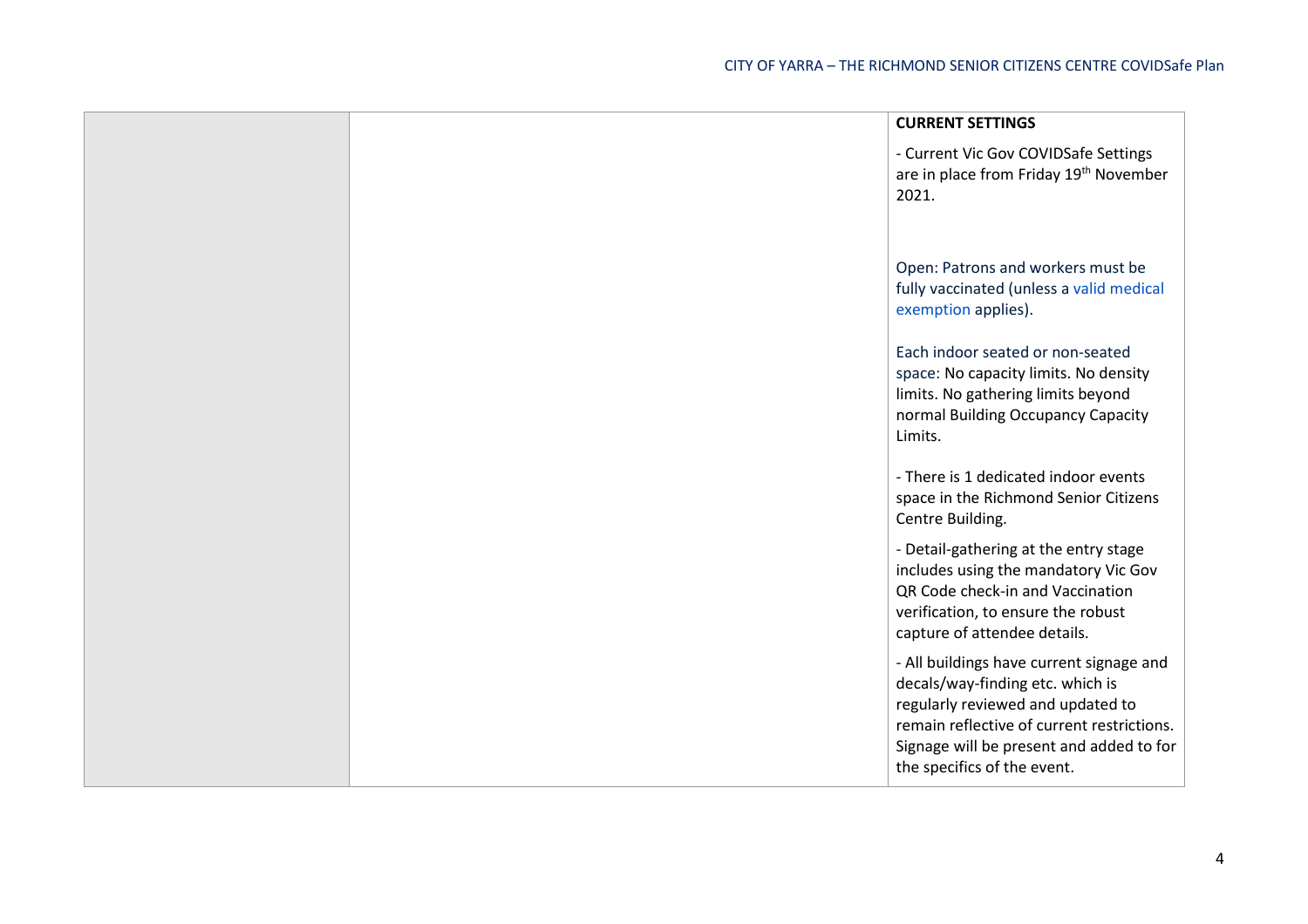|                  |                                                                                                                                          | - The Richmond Senior Citizens Centre is<br>a non-staffed space. When the room is<br>hired, the hirer is issued a key and signs<br>a hire agreement and venue induction<br>and becomes the principal contact for<br>the purposes of the event for the<br>duration of hire. The hirer is responsible<br>for managing and/or delegating the<br>additional role of COVID Check-In<br>Marshal, to assist in ensuring<br>vaccination verification, and capacity<br>limits in spaces with a max capacity<br>lower than the attendee numbers is not<br>exceeded. |
|------------------|------------------------------------------------------------------------------------------------------------------------------------------|-----------------------------------------------------------------------------------------------------------------------------------------------------------------------------------------------------------------------------------------------------------------------------------------------------------------------------------------------------------------------------------------------------------------------------------------------------------------------------------------------------------------------------------------------------------|
|                  | Calculate and document capacity according to latest restrictions.<br>$\bullet$                                                           | <b>Venue Management</b>                                                                                                                                                                                                                                                                                                                                                                                                                                                                                                                                   |
|                  | Reconfigure seating plans for allowable capacity and distancing -<br>$\bullet$<br>eg. Checkerboard seating / seats and rows in-between.  | <b>COVIDSafe Events Coordinator -</b><br>Michael Finney - 0438 338 708                                                                                                                                                                                                                                                                                                                                                                                                                                                                                    |
|                  | Limit door sales.<br>$\bullet$                                                                                                           | <b>Operations Team Leader - Rochelle</b>                                                                                                                                                                                                                                                                                                                                                                                                                                                                                                                  |
|                  | For non-ticketed areas like foyers, have strategies in place to<br>$\bullet$<br>ensure physical distancing between non-household groups. | Koumantatakis (Team Leader Venue<br>Operations) - 0447 925 753                                                                                                                                                                                                                                                                                                                                                                                                                                                                                            |
| <b>Auditoria</b> | Manage egress from auditorium                                                                                                            | Administration Team Leader - Kate Van<br>der Lit (Team Leader Venues<br>Administration) - 0438 051 681                                                                                                                                                                                                                                                                                                                                                                                                                                                    |
|                  |                                                                                                                                          | <b>External</b>                                                                                                                                                                                                                                                                                                                                                                                                                                                                                                                                           |
|                  |                                                                                                                                          | Hiring Party (Organisation or private<br>individual or group)                                                                                                                                                                                                                                                                                                                                                                                                                                                                                             |
|                  |                                                                                                                                          | - The Richmond Senior Citizens Centre<br>has a flexible auditorium with no fixed<br>furniture or seating. Event furniture is<br>either set by the hire group, or set by                                                                                                                                                                                                                                                                                                                                                                                   |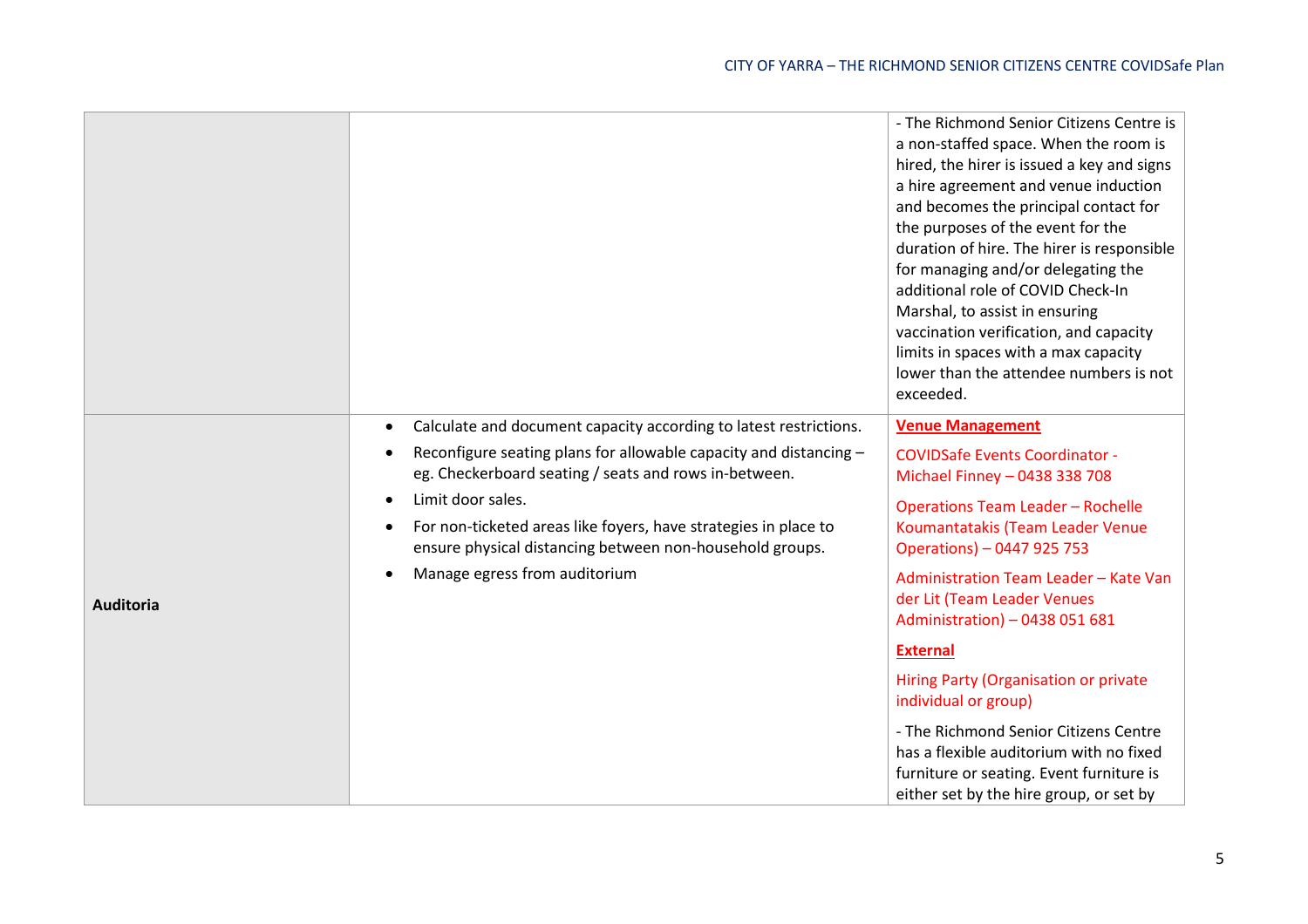|                              |                                                                                                   | cleaning contractors prior to applicable<br>events. It is the responsibility of the<br>hirer or hire group to ensure distancing<br>requirements are met.                                                                                                                                                   |
|------------------------------|---------------------------------------------------------------------------------------------------|------------------------------------------------------------------------------------------------------------------------------------------------------------------------------------------------------------------------------------------------------------------------------------------------------------|
|                              |                                                                                                   | - Venues & Events Bookings &<br>Operations Teams work with either<br>internal stakeholders or external hiring<br>parties throughout the event planning<br>process, to ensure ticket sales are<br>limited to within allowable capacity<br>numbers.                                                          |
|                              | Plan process for patron arrival points<br>$\bullet$                                               | <b>Venue Management</b>                                                                                                                                                                                                                                                                                    |
|                              | Plan to reduce crowding and promote physical distancing<br>$\bullet$                              | <b>COVIDSafe Events Coordinator -</b>                                                                                                                                                                                                                                                                      |
|                              | Circulation of patrons in public areas - separate entrance/ exit<br>٠                             | Michael Finney - 0438 338 708                                                                                                                                                                                                                                                                              |
|                              | Manage queueing and utilise markers, rope areas, barriers and<br>signage for distance compliance. | <b>Operations Team Leader - Rochelle</b><br>Koumantatakis (Team Leader Venue                                                                                                                                                                                                                               |
|                              | Manage hygiene - hand sanitiser and etc.<br>$\bullet$                                             | Operations) - 0447 925 753                                                                                                                                                                                                                                                                                 |
|                              |                                                                                                   | <b>External</b>                                                                                                                                                                                                                                                                                            |
| <b>Venue Ingress/ Egress</b> |                                                                                                   | Hiring Party (Organisation or private<br>individual or group)                                                                                                                                                                                                                                              |
|                              |                                                                                                   | - Internal stakeholder event contacts,<br>and external hiring parties are<br>encouraged to place patron<br>arrival/queueing areas prior to<br>reception/check-in outdoor on the<br>portico entrance. This option is lower<br>risk of transmission, due to being an<br>open-air setting. Signage will be in |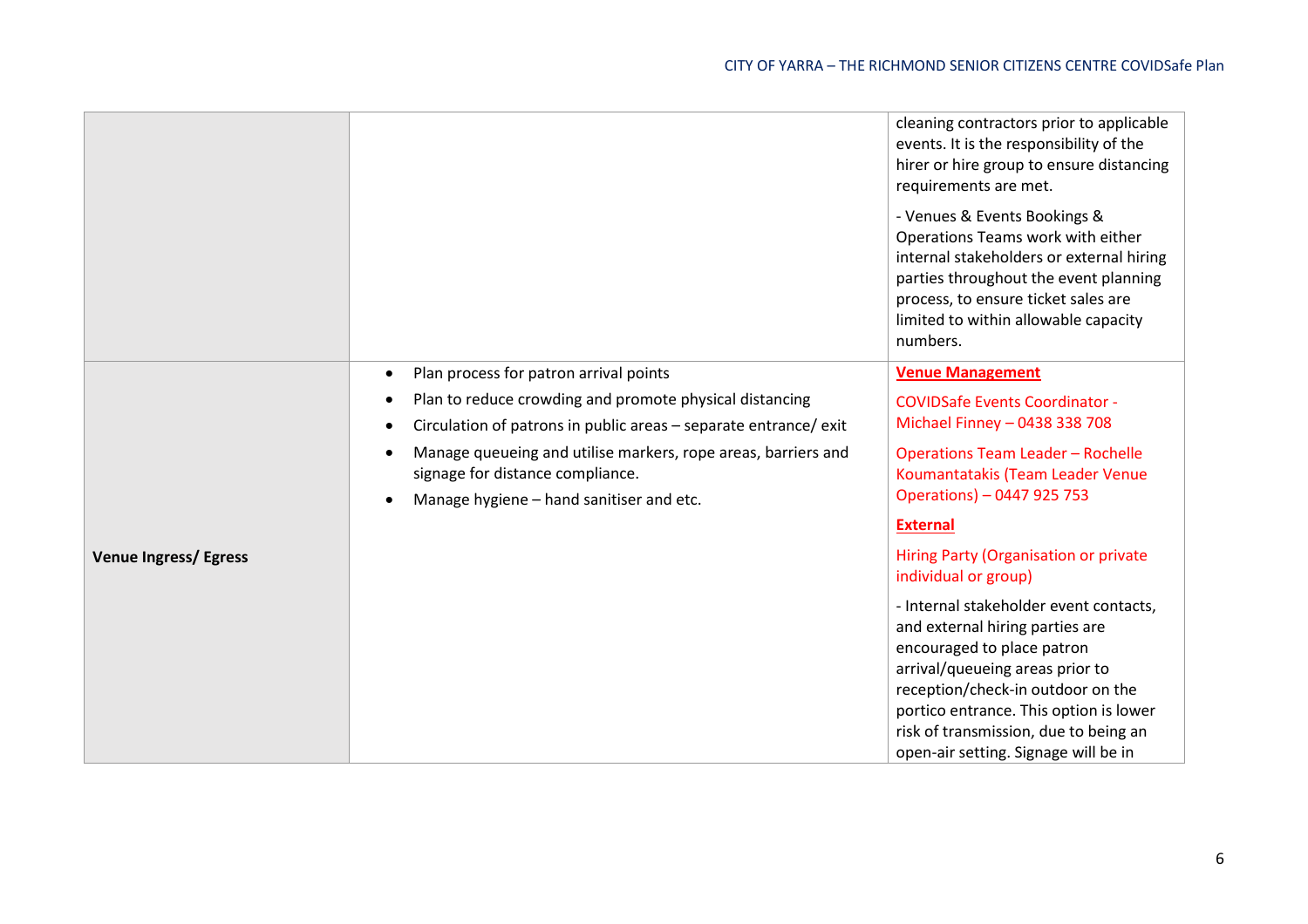|                                                                        |                                                                                                                                                                                 | place, reminding patrons of the<br>importance of social distancing.                                                                                                                                                                                                                                                                                                                                                                     |
|------------------------------------------------------------------------|---------------------------------------------------------------------------------------------------------------------------------------------------------------------------------|-----------------------------------------------------------------------------------------------------------------------------------------------------------------------------------------------------------------------------------------------------------------------------------------------------------------------------------------------------------------------------------------------------------------------------------------|
|                                                                        |                                                                                                                                                                                 | - Security contractors are<br>recommended to be engaged for high-<br>risk event settings (21 <sup>st</sup> Birthday Parties<br>for example, or events where large<br>amounts of liquor are expected to be<br>consumed) and can be delegated the<br>additional role of COVID Check-In<br>Marshal, as well as being posted to<br>specific bottle-neck areas such as<br>Ingress/Egress, to assist in ensuring<br>distancing is adhered to. |
|                                                                        |                                                                                                                                                                                 | - Additional PPE stock (sanitiser + anti-<br>bacterial wipes - NO MASKS) will be<br>available for patrons and available<br>throughout proceedings, if patrons feel<br>more comfortable, they can access this<br>at their convenience. This stock will be<br>monitored and replenished as needed.                                                                                                                                        |
|                                                                        | <b>Seating Allocation:</b><br>$\bullet$                                                                                                                                         | <b>Venue Management</b>                                                                                                                                                                                                                                                                                                                                                                                                                 |
| <b>Ticketing &amp; Box Office. Managing</b><br>capacity and distancing | Manage ticketing to allow for allocation of physically distanced<br>٠<br>seating and groups where allowed.                                                                      | <b>COVIDSafe Events Coordinator -</b><br>Michael Finney - 0438 338 708                                                                                                                                                                                                                                                                                                                                                                  |
|                                                                        | <b>Contactless Ticketing:</b><br>$\bullet$<br>Put in place process, procedure and equipment to facilitate.<br>$\bullet$<br>Warnings, Advice, Terms and Conditions:<br>$\bullet$ | <b>Operations Team Leader - Rochelle</b><br>Koumantatakis (Team Leader Venue<br>Operations) - 0447 925 753                                                                                                                                                                                                                                                                                                                              |
|                                                                        | Provide patrons with essential venue information including<br>$\bullet$<br>updated health and hygiene controls and conditions of venue<br>entry at point of ticket purchase.    | Administration Superv. - Kate Van der<br>Lit (Team Leader Venues<br>Administration) - 0438 051 681                                                                                                                                                                                                                                                                                                                                      |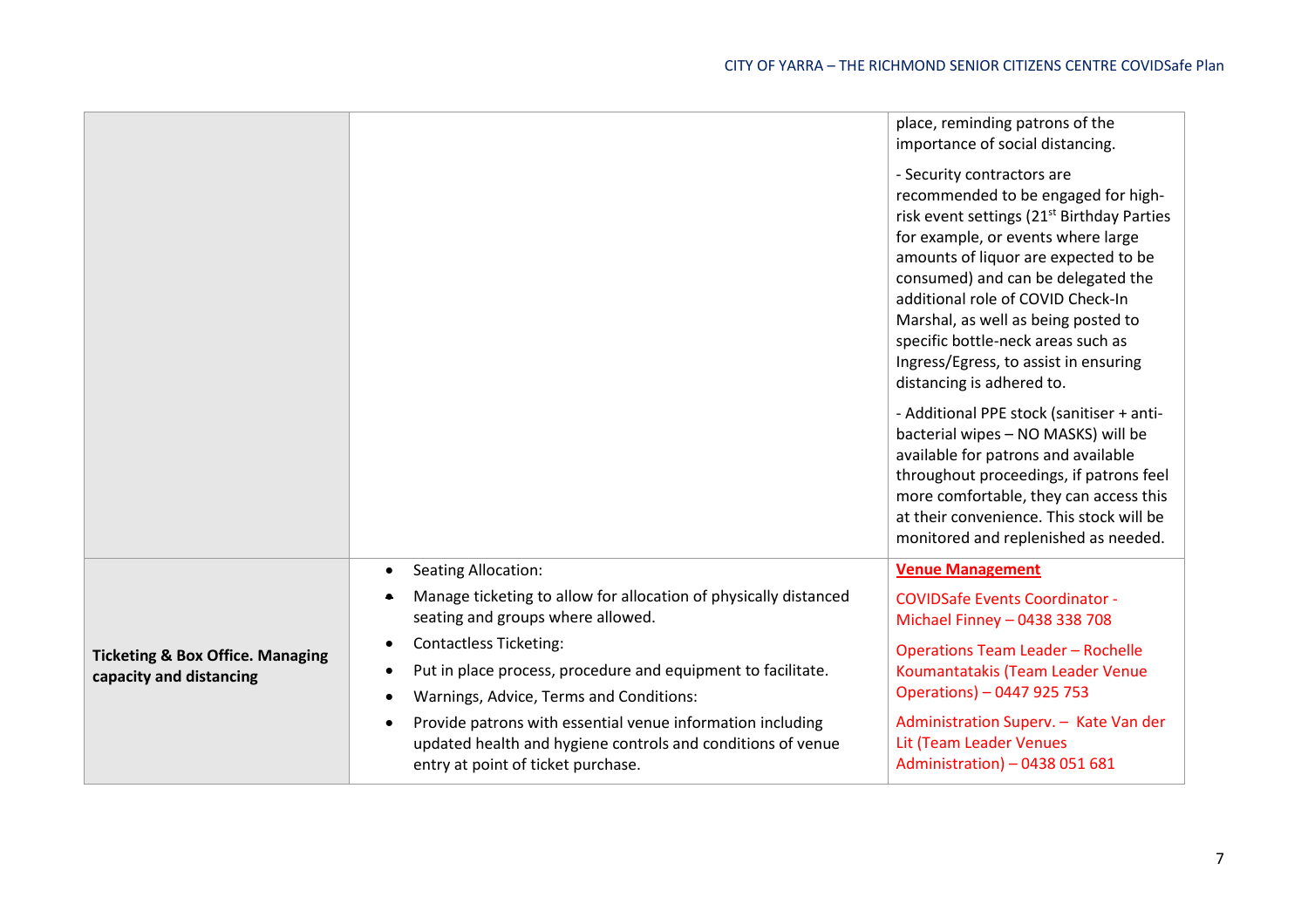|                                 | Exchanges & Refunds: Update policies so unwell patrons do not<br>$\bullet$<br>attend                                                                                                                                                                                                               | <b>External</b><br>Hiring Party (Organisation or private<br>individual or group)<br>- Ticketing and Box Office is managed by                                                                                                                                                                                                                                                                                                                                                                                           |
|---------------------------------|----------------------------------------------------------------------------------------------------------------------------------------------------------------------------------------------------------------------------------------------------------------------------------------------------|------------------------------------------------------------------------------------------------------------------------------------------------------------------------------------------------------------------------------------------------------------------------------------------------------------------------------------------------------------------------------------------------------------------------------------------------------------------------------------------------------------------------|
|                                 |                                                                                                                                                                                                                                                                                                    | the hiring party or internal/external<br>event contact. Advice and assistance on<br>these measures will be discussed at pre-<br>event planning and site visit sessions.                                                                                                                                                                                                                                                                                                                                                |
|                                 |                                                                                                                                                                                                                                                                                                    | - Box-Office (if applicable) will be<br>encouraged to use pre-booked<br>ticketing, to ensure Box Office activities<br>remain contactless, with guests<br>marked-off using QR Code Scanning<br>ticket on smart phone or physical ticket.<br>Any provision for name<br>badges/materials encouraged to be<br>managed in a way that guests do not<br>risk touching. Venues & Events<br>recommend essential venue<br>information packs be provided to ticket<br>holders, and affiliate attendees/staff<br>prior to arrival. |
| <b>Performers inc Musicians</b> | Performers distance to Audience as per regulations<br>$\bullet$<br>Ensure compliance with changeable regulations regarding distance<br>$\bullet$<br>between performers, and specific regulations regarding Singers,<br>Wind Instrument players, and non-reeded wind instruments such<br>as flutes. | <b>Venue Management</b><br><b>COVIDSafe Events Coordinator -</b><br>Michael Finney - 0438 338 708                                                                                                                                                                                                                                                                                                                                                                                                                      |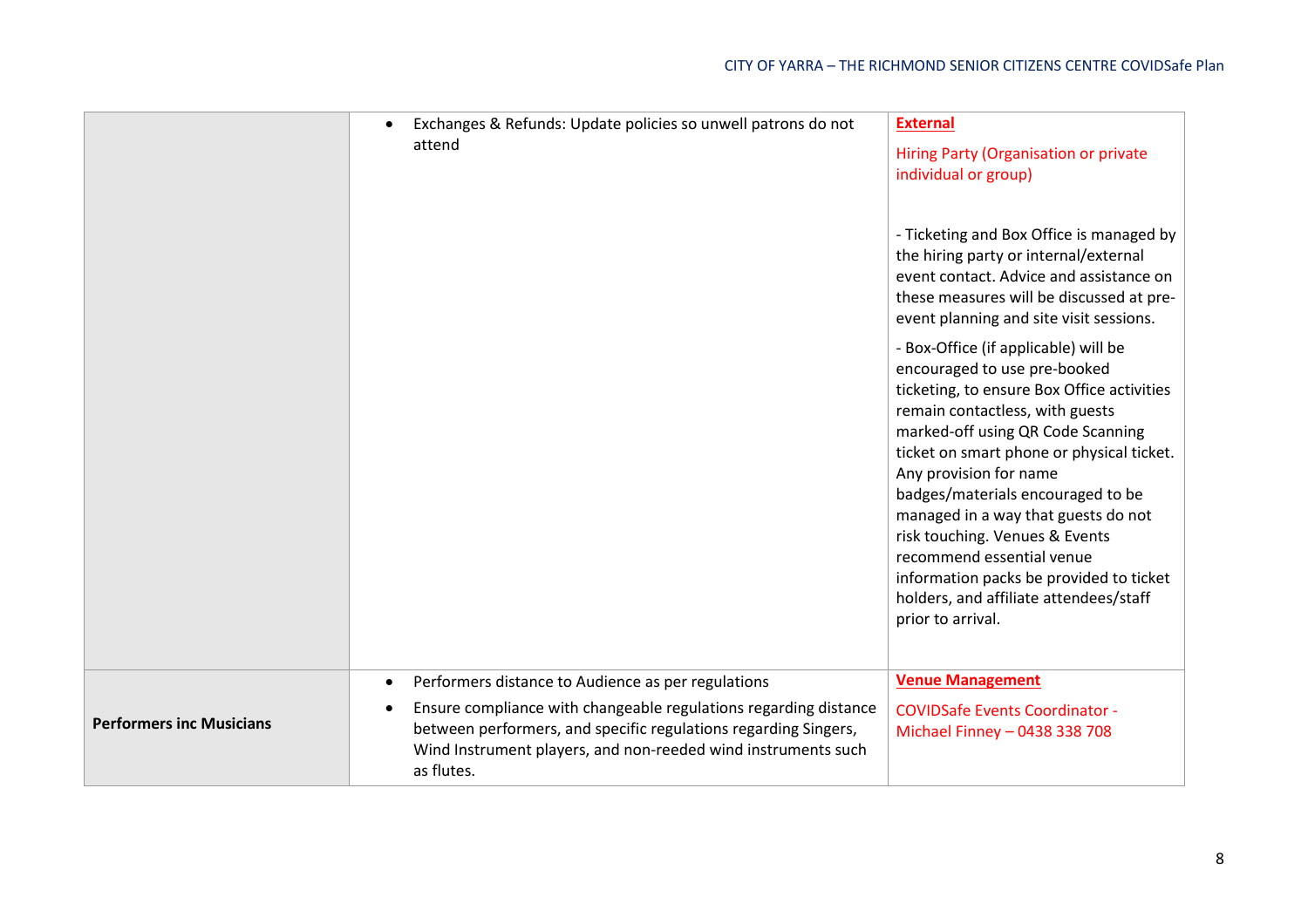|                           | Other musicians and performers should maintain a physical<br>$\bullet$<br>distance of 1.5 metres where possible<br>Where physical distancing is not possible, including with staff who<br>$\bullet$<br>work backstage with performers, limit the duration of close<br>contact. | Administration Superv. - Kate Van der<br>Lit (Team Leader Venues<br>Administration) - 0438 051 681<br><b>Operations Team Leader - Rochelle</b><br>Koumantatakis (Team Leader Venue<br>Operations) - 0447 925 753 |
|---------------------------|--------------------------------------------------------------------------------------------------------------------------------------------------------------------------------------------------------------------------------------------------------------------------------|------------------------------------------------------------------------------------------------------------------------------------------------------------------------------------------------------------------|
|                           |                                                                                                                                                                                                                                                                                | <b>External</b>                                                                                                                                                                                                  |
|                           |                                                                                                                                                                                                                                                                                | Hiring Party (Organisation or private<br>individual or group)                                                                                                                                                    |
|                           |                                                                                                                                                                                                                                                                                | - Event Staff and 3rd Party Contractors,<br>Hirers, guests and volunteers need to<br>be verified as having 2 doses of COVID-<br>19 Vaccine to enter the building.                                                |
|                           |                                                                                                                                                                                                                                                                                | - Signage in place throughout the<br>building.                                                                                                                                                                   |
|                           |                                                                                                                                                                                                                                                                                | It is the hirer or hire group's<br>responsibility to ensure all users of BOH<br>areas, including contractors and<br>volunteers adhere to distancing and<br>hygiene.                                              |
|                           | Ensure compliance with any regulation regarding performance<br>$\bullet$<br>timings                                                                                                                                                                                            | <b>Venue Management</b>                                                                                                                                                                                          |
|                           |                                                                                                                                                                                                                                                                                | <b>COVIDSafe Events Coordinator -</b><br>Michael Finney - 0438 338 708                                                                                                                                           |
| <b>Performance timing</b> | https://www.coronavirus.vic.gov.au/entertainment-and-culture<br>https://creative.vic.gov.au/resources/restrictions-summary                                                                                                                                                     | Venue Officer/COVID Marshal-<br>Rostered from Events Permanent &<br>Casual pool - 0437 007 965                                                                                                                   |
|                           |                                                                                                                                                                                                                                                                                |                                                                                                                                                                                                                  |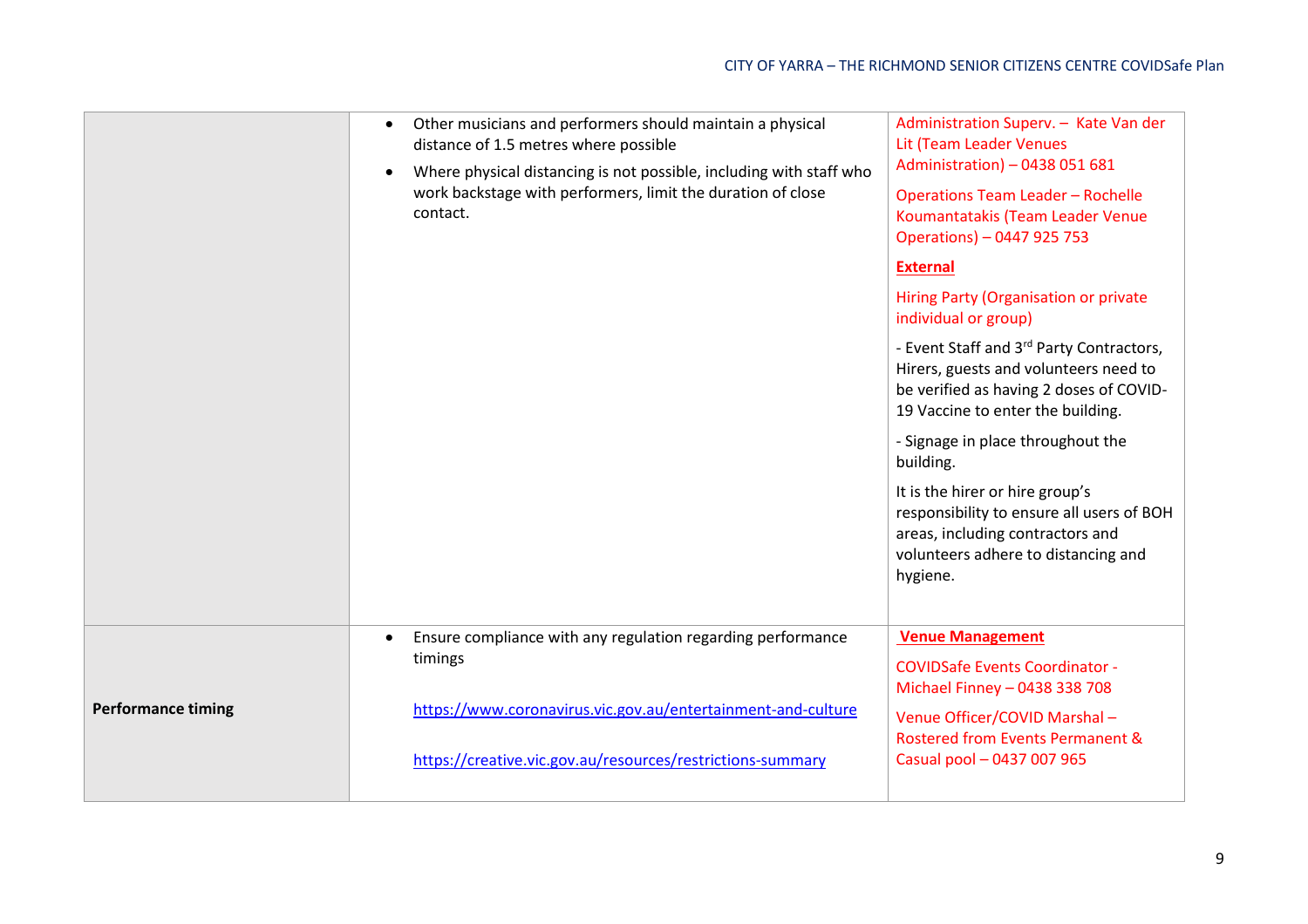|  | <b>Operations Team Leader - Rochelle</b><br>Koumantatakis (Team Leader Venue<br>Operations) - 0447 925 753                                                                                               |
|--|----------------------------------------------------------------------------------------------------------------------------------------------------------------------------------------------------------|
|  | <b>External</b>                                                                                                                                                                                          |
|  | Hiring Party (Organisation or private<br>individual or group)                                                                                                                                            |
|  | - There are no current listed<br>Performance timing restrictions -<br>COVID Check-In Marshals (hirer) in<br>place ensuring Check-In and distancing<br>between performers and audience are<br>adhered to. |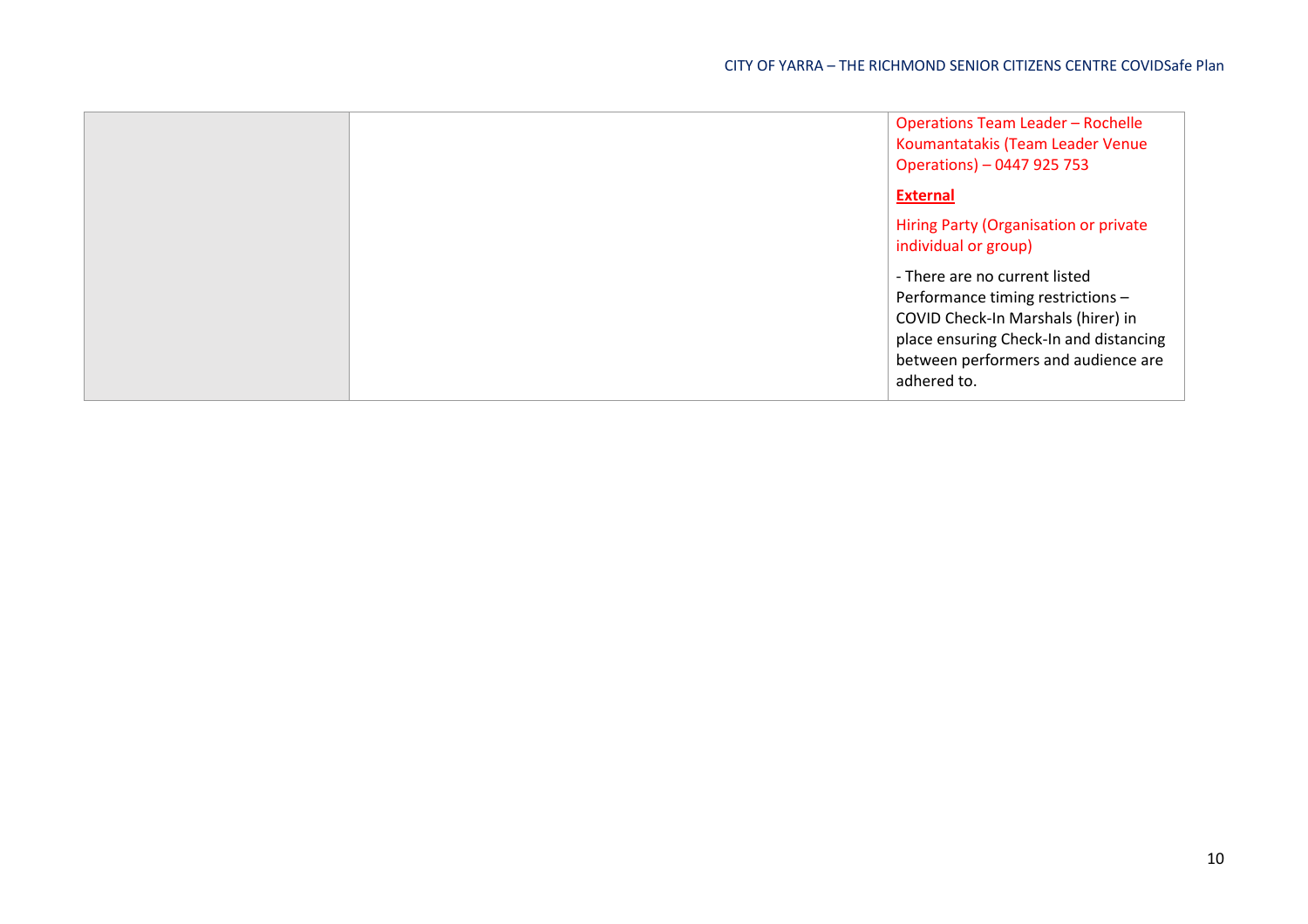| 2. Wear a Face Covering                                                                                                                   |                                                                                                                                                                                                                                                                                           |                                                                                                                                                                                                                                                                                                                                                                                                                                                                                                                                                                                                                                                                                                                                                                                                                                                                                                                                                                                 |  |
|-------------------------------------------------------------------------------------------------------------------------------------------|-------------------------------------------------------------------------------------------------------------------------------------------------------------------------------------------------------------------------------------------------------------------------------------------|---------------------------------------------------------------------------------------------------------------------------------------------------------------------------------------------------------------------------------------------------------------------------------------------------------------------------------------------------------------------------------------------------------------------------------------------------------------------------------------------------------------------------------------------------------------------------------------------------------------------------------------------------------------------------------------------------------------------------------------------------------------------------------------------------------------------------------------------------------------------------------------------------------------------------------------------------------------------------------|--|
| <b>REQUIREMENTS</b>                                                                                                                       | <b>HOW WILL YOU DO THIS? ACTIONS</b>                                                                                                                                                                                                                                                      | WHO IS RESPONSIBLE? RESOURCES NEEDED?<br><b>ACTIONS COMPLETED?</b>                                                                                                                                                                                                                                                                                                                                                                                                                                                                                                                                                                                                                                                                                                                                                                                                                                                                                                              |  |
| All workers, performers, crew and<br>patrons attending the Venue must<br>wear a fitted face covering.<br>Unless Lawful exemption applies- | provide adequate face coverings and Personal Protective<br>$\bullet$<br>Equipment (PPE) to workers that do not have their own<br>Active monitoring of fitted face mask/coverings for all staff,<br>$\bullet$<br>patrons and performers as regulated unless a lawful<br>exemption applies. | COVIDSafe Events Coordinator - Michael Finney -<br>0438 338 708<br><b>Operations Team Leader - Rochelle</b><br>Koumantatakis (Team Leader Venue Operations)<br>$-0447925753$<br><b>External</b><br>Hiring Party (Organisation or private individual or<br>group)<br>- Face coverings are NOT mandatory indoors<br>under current restrictions, with the exception of<br>the following:<br>Catering/Drinks Service Staff: Face masks will still<br>be required for workers serving the public at<br>hospitality venues<br>There are special exemptions for weddings and<br>funerals: If everyone present is fully vaccinated,<br>you can host or attend weddings, funerals with<br>no limits on density or attendance. If vaccination<br>status isn't being checked, these events are<br>restricted to one person per 4 sqm up to a<br>maximum of 50 people per facility. The cap at<br>funerals doesn't include those required to<br>conduct the funeral and the cap at weddings |  |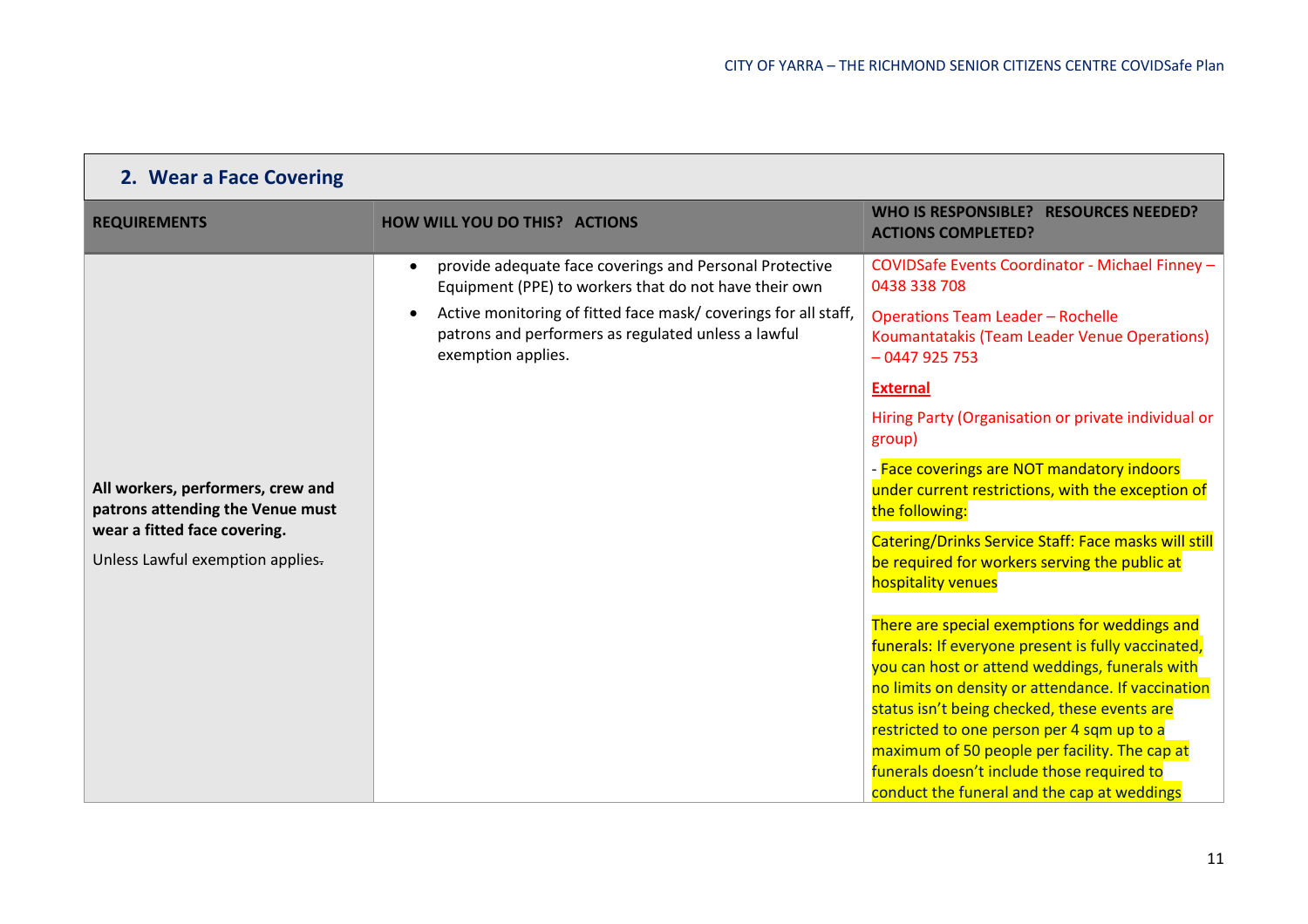|                                                                                                                                                 |                                                                                                                                                                                                                                                                                                                                                                                                                                                                                                                                                                                                                                                                                                                                                                                                | doesn't include the marrying couple, celebrant or<br>photographer.<br>https://www.coronavirus.vic.gov.au/coronavirus-<br>sector-guidance-arts-and-recreation-services                                                                                                                                                                                                                                                                                                                                                                                                                                                                                                                                                                                                                                                                                                             |
|-------------------------------------------------------------------------------------------------------------------------------------------------|------------------------------------------------------------------------------------------------------------------------------------------------------------------------------------------------------------------------------------------------------------------------------------------------------------------------------------------------------------------------------------------------------------------------------------------------------------------------------------------------------------------------------------------------------------------------------------------------------------------------------------------------------------------------------------------------------------------------------------------------------------------------------------------------|-----------------------------------------------------------------------------------------------------------------------------------------------------------------------------------------------------------------------------------------------------------------------------------------------------------------------------------------------------------------------------------------------------------------------------------------------------------------------------------------------------------------------------------------------------------------------------------------------------------------------------------------------------------------------------------------------------------------------------------------------------------------------------------------------------------------------------------------------------------------------------------|
|                                                                                                                                                 | consult with all staff and volunteers regarding level of<br>$\bullet$<br>comfort with PPE if interacting with visitors / artists.                                                                                                                                                                                                                                                                                                                                                                                                                                                                                                                                                                                                                                                              | COVIDSafe Events Coordinator - Michael Finney -<br>0438 338 708                                                                                                                                                                                                                                                                                                                                                                                                                                                                                                                                                                                                                                                                                                                                                                                                                   |
| Mask & PPE for Staff, Artists, Patrons<br>Ensure all person wear a face covering<br>and / or required PPE unless a lawful<br>exemption applies. | review any need to install screens or barriers in addition to<br>$\bullet$<br>masks. Eg. Box Office.<br>Michael Finney will stay informed of updates regards relevant PPE<br>protocols as Government advice changes, through regular<br>monitoring of DHHS web site.<br>All staff / volunteers who would like to wear a mask will be<br>provided with training, instruction and guidance on how to<br>correctly fit, use and dispose of PPE if required<br>See 'The Appropriate use of personal protective equipment<br>$\bullet$<br>for coronavirus in the work environment'.<br>All workers to be informed that cloth masks should be<br>$\bullet$<br>washed each day after use. However, if during the day the<br>mask is visibly dirty or wet, the mask needs to be washed<br>immediately. | <b>External</b><br>Hiring Party (Organisation or private individual or<br>group)<br>- Face coverings are NOT mandatory in indoor<br>settings under current restrictions<br>https://www.coronavirus.vic.gov.au/how-we-<br>work-current-restrictions#entertainment<br>- During times of non-mandatory mask-wearing<br>settings, we will operate under the following:<br>Whilst we cannot mandate event staff wear face<br>masks, it has been common practice throughout<br>various levels of restrictions for COY Venue<br>Officers to wear masks when on duty. This event<br>will be no different, and it will be strongly<br>recommended that all COY staff wear face<br>masks.<br>- All COY Staff, Contractors & Volunteers will<br>have Face Masks provided to them if they<br>require them. Those who would like to wear a<br>mask will be provided with training, instruction |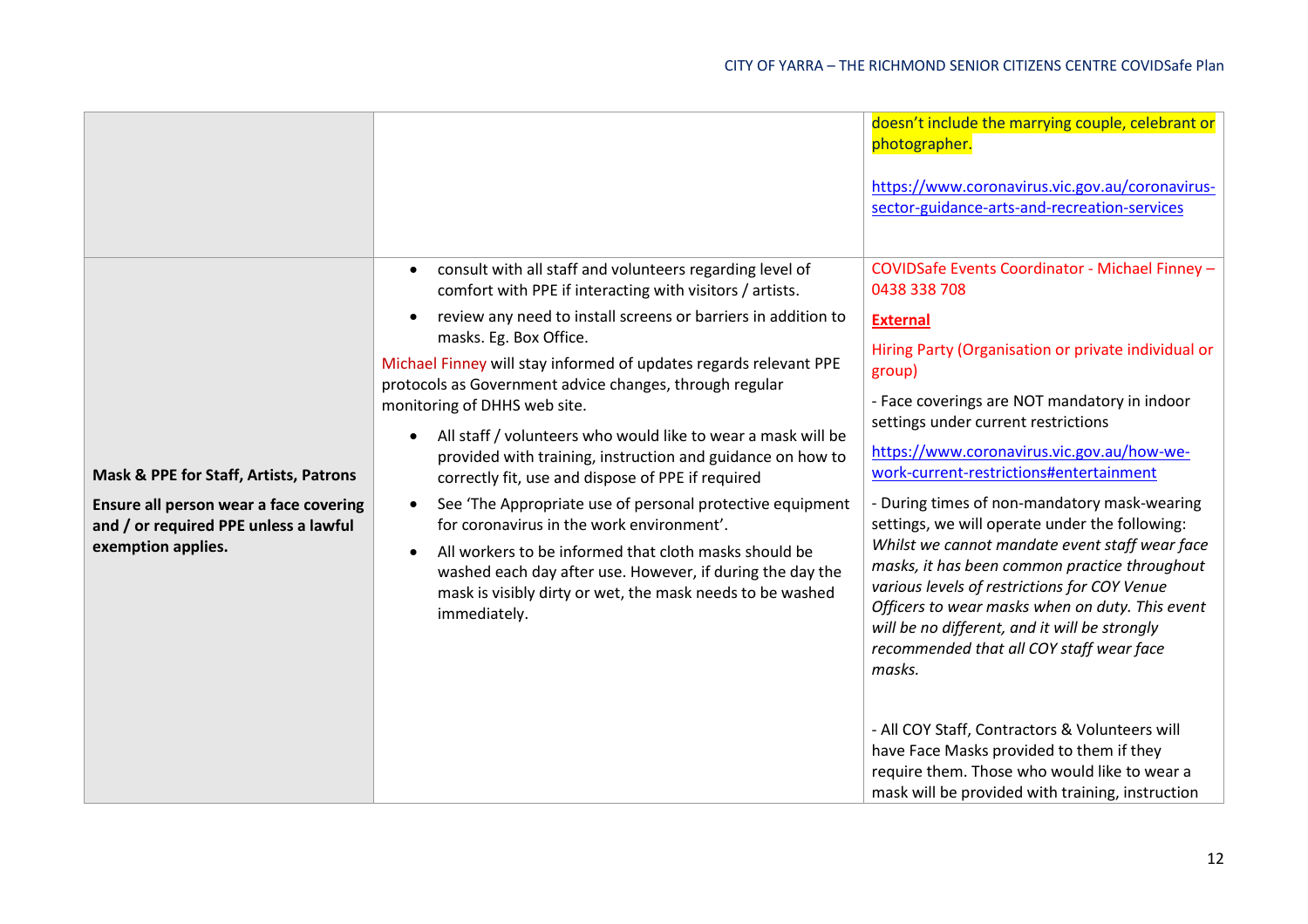|  | and guidance on how to correctly fit, use and<br>dispose of PPE if required.                                           |
|--|------------------------------------------------------------------------------------------------------------------------|
|  | Correct face covering protocols:                                                                                       |
|  | https://www.dhhs.vic.gov.au/face-coverings-<br>covid-19#how-do-i-wear-a-face-covering-<br>correctly                    |
|  | Correct use of PPE and Procurement of PPE<br>Guidelines:                                                               |
|  | https://www.dhhs.vic.gov.au/preventing-<br>infection-workplace-covid-19#personal-<br>protective-equipment-ppe-guidance |
|  | Signage for, staff and performers at public<br>entrances                                                               |

| 3. PRACTICE GOOD HYGIENE & CLEANING                          |                                                                                                                                                                                                                                       |                                                                                                                               |
|--------------------------------------------------------------|---------------------------------------------------------------------------------------------------------------------------------------------------------------------------------------------------------------------------------------|-------------------------------------------------------------------------------------------------------------------------------|
| <b>REQUIREMENTS</b>                                          | <b>HOW WILL YOU DO THIS? ACTIONS</b>                                                                                                                                                                                                  | WHO IS RESPONSIBLE? RESOURCES<br><b>NEEDED? ACTIONS COMPLETED?</b>                                                            |
|                                                              | City of Yarra commits to adopting best practice in hygiene and cleaning<br>for both staff and patrons.                                                                                                                                | <b>COVIDSafe Events Coordinator - Michael</b><br>Finney $-$ 0438 338 708                                                      |
| Document & Adopt good Hygiene<br>practices - Staff & Patrons | Our practices are guided by the following DHHS advice:<br>Coronavirus Cleaning Guidelines for Workplaces. Information for<br>business owners, managers and cleaners.<br>Factsheet - Cleaning Guidelines. Building owners and managers | <b>Operations Team Leader - Rochelle</b><br>Koumantatakis (Team Leader Venue<br>Operations) - 0447 925 753<br><b>External</b> |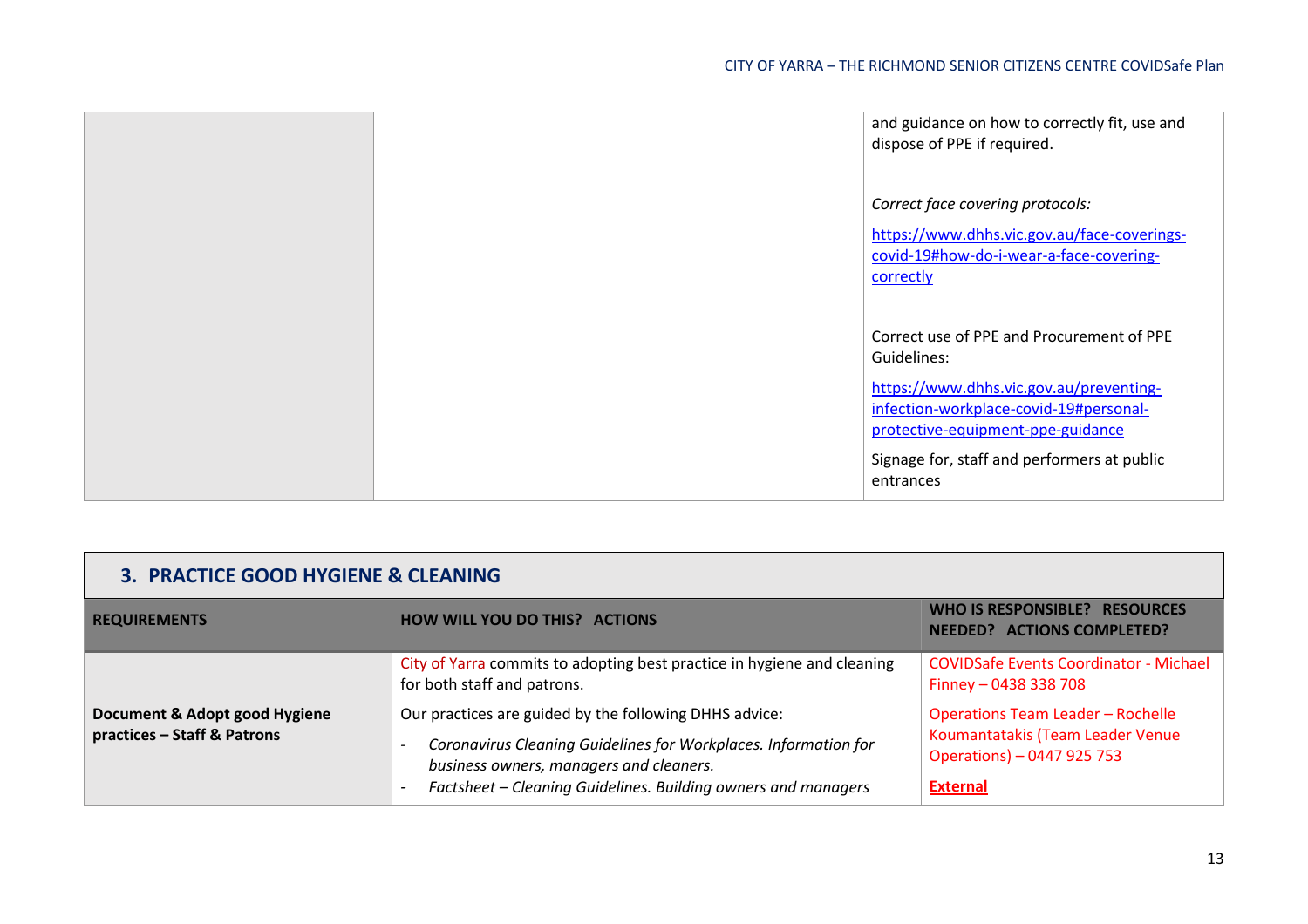|                                                                                                                   | Venue Signage - for Patrons and all Workers.                                                                                                                                                                                                                                                                                                                                                                                                                                                                                                                                                                                                                                                                | Hiring Party (Organisation or private<br>individual or group)<br>- The venue has operated intermittently<br>throughout Pandemic, consistent with<br>current Govt Regs and restrictions.<br>Signage is in place throughout the<br>venue, regularly reviewed and updated<br>in consultation with Yarra Council CRRT<br>(Critical Response & Recovery Team).                                                                                                                                                                                                                                                                                                                             |
|-------------------------------------------------------------------------------------------------------------------|-------------------------------------------------------------------------------------------------------------------------------------------------------------------------------------------------------------------------------------------------------------------------------------------------------------------------------------------------------------------------------------------------------------------------------------------------------------------------------------------------------------------------------------------------------------------------------------------------------------------------------------------------------------------------------------------------------------|---------------------------------------------------------------------------------------------------------------------------------------------------------------------------------------------------------------------------------------------------------------------------------------------------------------------------------------------------------------------------------------------------------------------------------------------------------------------------------------------------------------------------------------------------------------------------------------------------------------------------------------------------------------------------------------|
| All 'high-touch areas' of the venue<br>should be cleaned and sanitised<br>regularly.<br>Both steps are essential. | Create an all of venue specific check list itemising all key surfaces<br>needing regular cleaning.<br>Identify which products are required for cleaning.<br>Frequently touched surfaces will be cleaned by staff with both<br>$\bullet$<br>detergent and disinfectant on a daily basis or more often as<br>required and documented. Eg. Door handles, shared work<br>equipment, controls, bathroom.<br>Every venue clean must be documented by those performing the<br>clean, utilising the Cleaning Check List. Dated.<br>Dispose of disposable cleaning products and items safely<br>٠<br>Document PPE for Cleaning. (Gloves, masks)<br>٠<br>Monitor supplies of cleaning products and restock as needed. | <b>COVIDSafe Events Coordinator - Michael</b><br>Finney - 0438 338 708<br>Cleaning Contractor - ARA Cleaning<br><b>Services</b><br>Venue Officer/COVID Marshal-<br>Rostered from Events Permanent &<br>Casual pool - 0437 007 965<br><b>Operations Team Leader - Rochelle</b><br>Koumantatakis (Team Leader Venue<br>Operations) - 0447 925 753<br><b>External</b><br>Hiring Party (Organisation or private<br>individual or group)<br>- COY Cleaning Contractors engaged to<br>undertake function clean prior to and<br>post event, as well as additional toilet<br>cleans throughout the day and in<br>between the conference and dinner, to<br>current COVID-levels of cleanliness |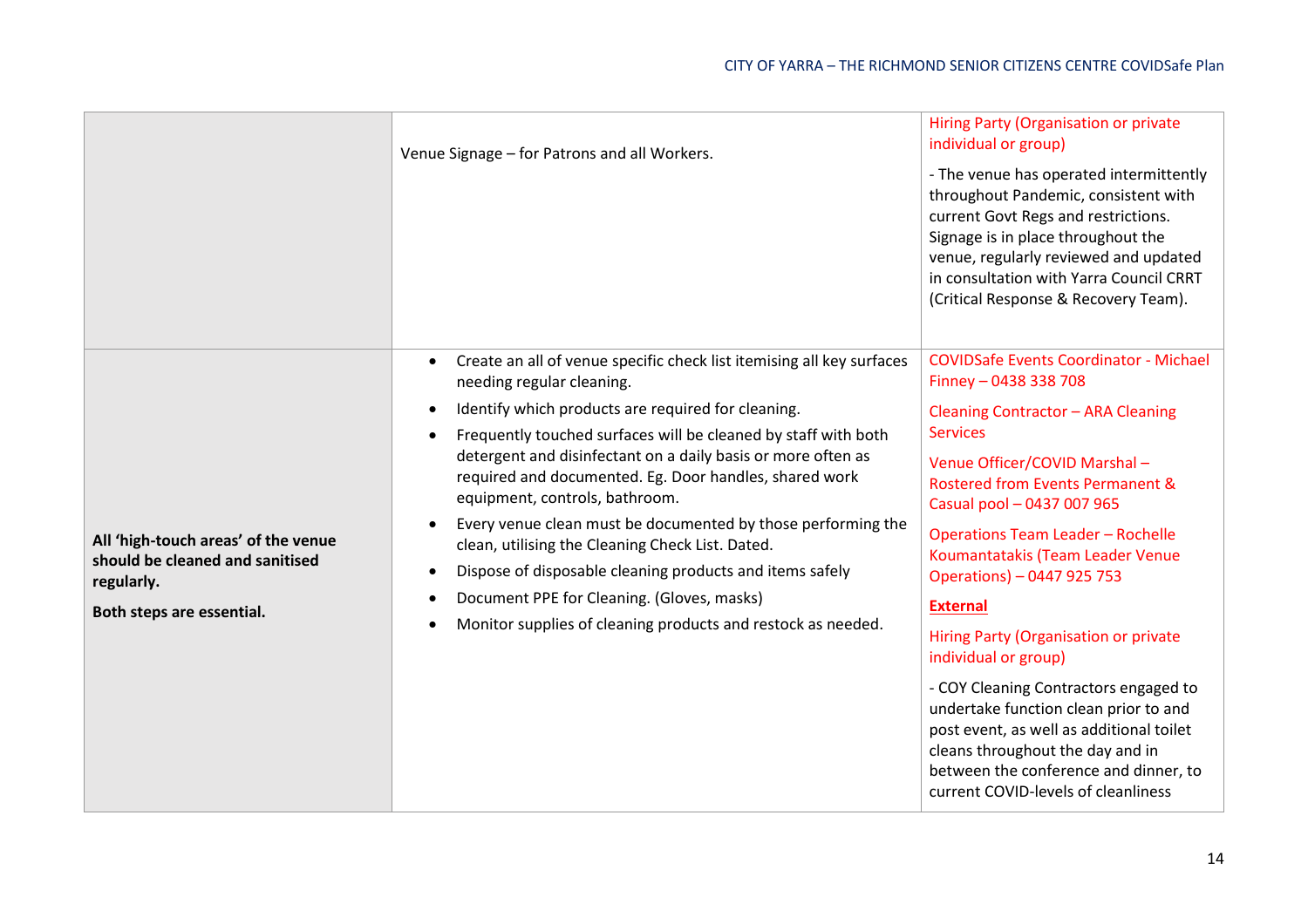|                                                                                                                    | Ensure hand sanitiser is stocked, working.                                  | <b>Operations Team Leader - Rochelle</b>                                                                                                                                                               |
|--------------------------------------------------------------------------------------------------------------------|-----------------------------------------------------------------------------|--------------------------------------------------------------------------------------------------------------------------------------------------------------------------------------------------------|
| Provide and promote hand sanitiser for<br>workers and patrons at all key points of<br>facility and entrance/ exit. | Ensure Bathroom well stocked with supplies of hand soap and paper<br>towels | Koumantatakis (Team Leader Venue<br>Operations) - 0447 925 753                                                                                                                                         |
|                                                                                                                    |                                                                             | - Regular maintenance audits of the<br>Richmond Senior Citizens Centre are<br>undertaken to identify any issues around<br>amenities                                                                    |
|                                                                                                                    |                                                                             | - Adequate PPE stock (sanitiser + anti-<br>bacterial wipes - NO MASKS) is available<br>for Event staff/patrons throughout the<br>venue, with a focus on entry points of<br>the building and amenities. |
|                                                                                                                    | Any payments to be made contactless where possible - direct deposit,        | <b>Venue Management</b>                                                                                                                                                                                |
| <b>Contactless Payments Options</b>                                                                                | EFTPOS and etc. Box Office.                                                 | <b>COVIDSafe Events Coordinator - Michael</b><br>Finney - 0438 338 708                                                                                                                                 |
|                                                                                                                    |                                                                             | <b>Operations Team Leader - Rochelle</b><br>Koumantatakis (Team Leader Venue<br>Operations) - 0447 925 753                                                                                             |
|                                                                                                                    |                                                                             | Administration Team Leader - Kate Van<br>der Lit (Team Leader Venues<br>Administration) - 0438 051 681                                                                                                 |
|                                                                                                                    |                                                                             | <b>External</b>                                                                                                                                                                                        |
|                                                                                                                    |                                                                             | Hiring Party (Organisation or private<br>individual or group)                                                                                                                                          |
|                                                                                                                    |                                                                             | - Venues & Events Bookings &                                                                                                                                                                           |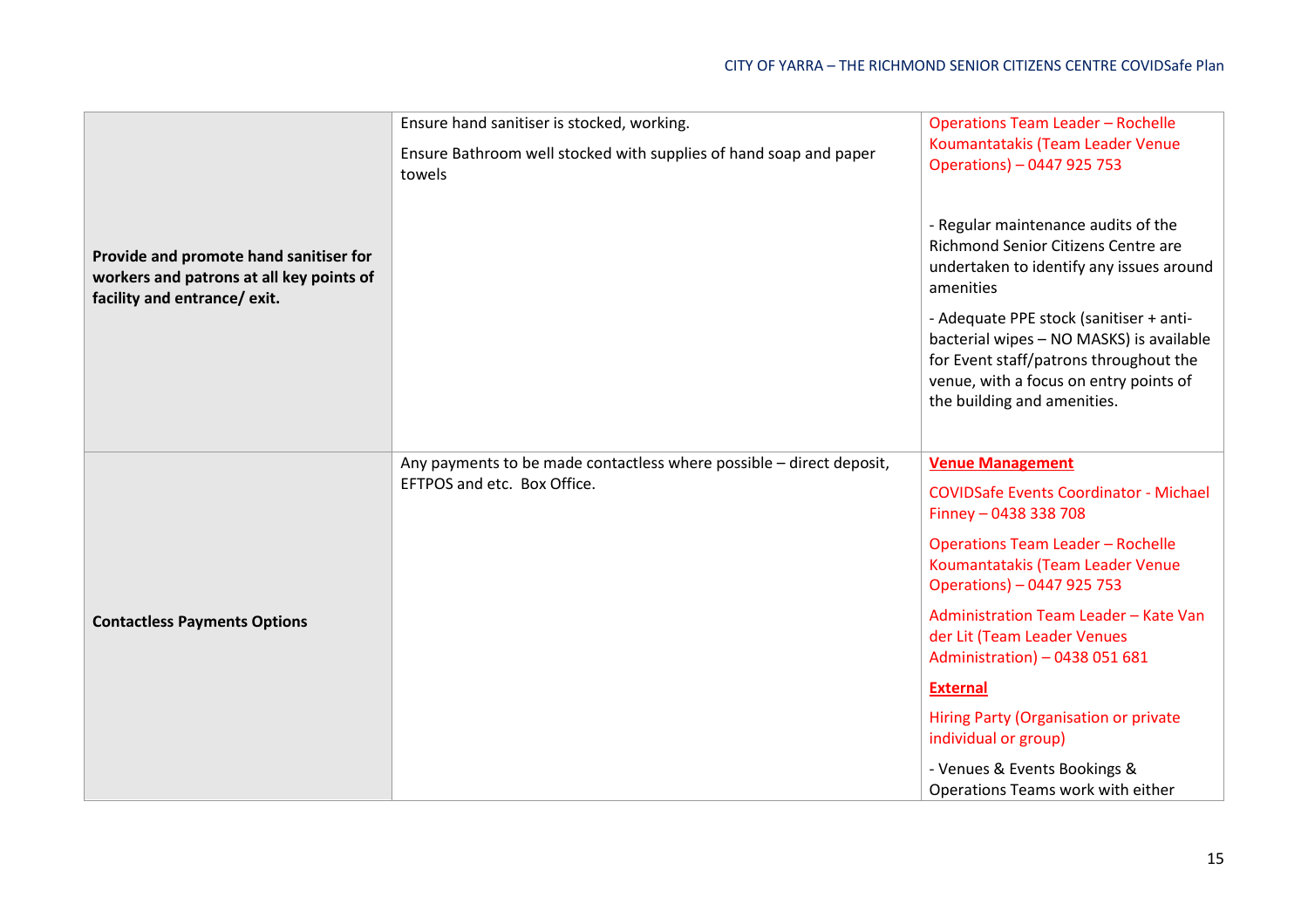| internal stakeholders or external hiring |
|------------------------------------------|
| parties throughout the event planning    |
| process and recommend ticket sales are   |
| limited to within allowable capacity     |
| numbers and remain contactless.          |
| - Contactless payment options            |
| recommended to Bar/Food Vendor(s)        |
|                                          |
|                                          |
|                                          |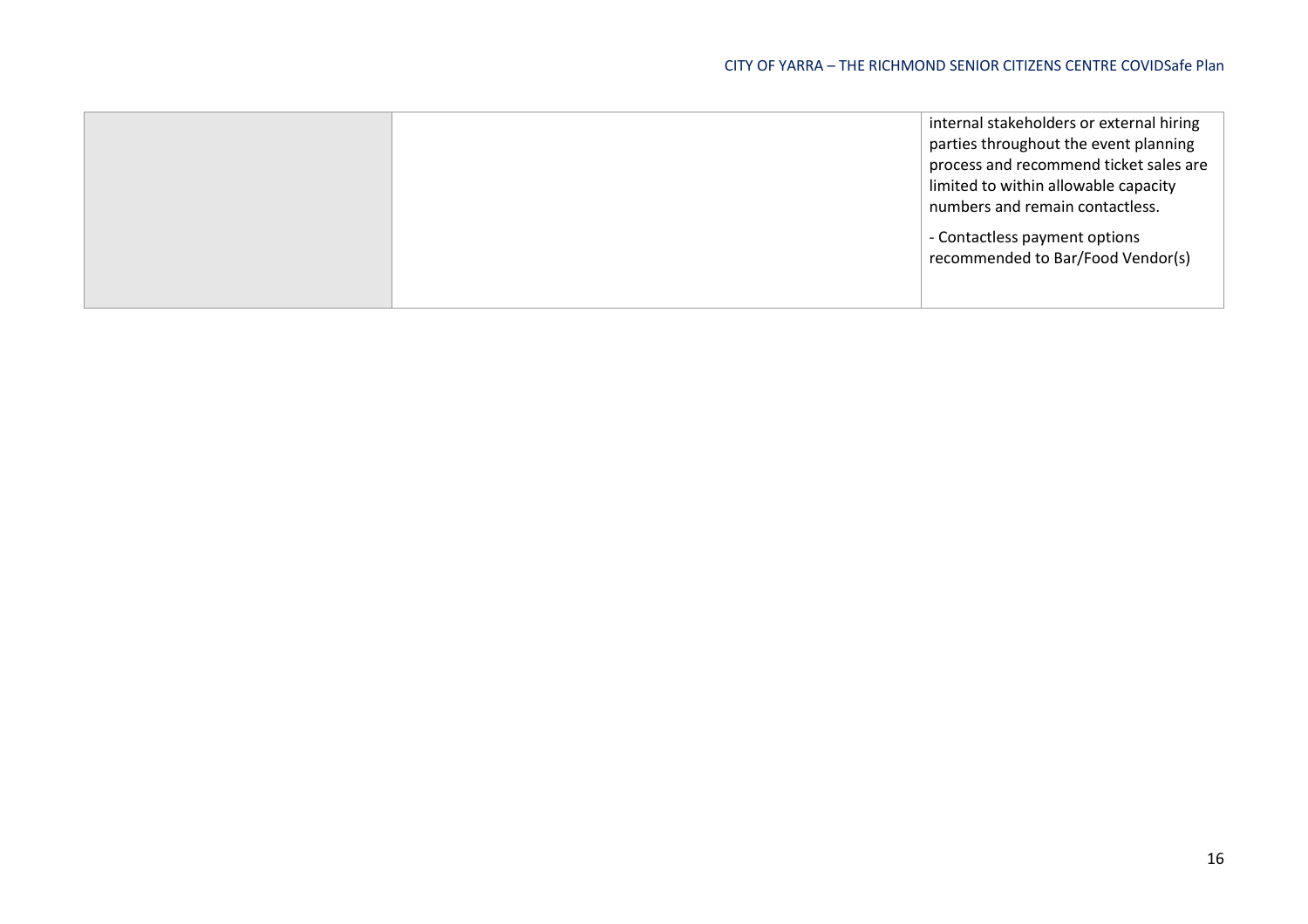| 4. KEEP RECORDS AND ACT QUICKLY IF STAFF BECOME UNWELL.         |                                                                                                                                                                                                                                                                                                                                         |                                                                                                                                                                                                                                                                                                                                                                                                                                                                                                                                                                                                                                                                                                                                                                                                                                                                                                   |  |
|-----------------------------------------------------------------|-----------------------------------------------------------------------------------------------------------------------------------------------------------------------------------------------------------------------------------------------------------------------------------------------------------------------------------------|---------------------------------------------------------------------------------------------------------------------------------------------------------------------------------------------------------------------------------------------------------------------------------------------------------------------------------------------------------------------------------------------------------------------------------------------------------------------------------------------------------------------------------------------------------------------------------------------------------------------------------------------------------------------------------------------------------------------------------------------------------------------------------------------------------------------------------------------------------------------------------------------------|--|
| <b>REQUIREMENTS</b>                                             | <b>HOW WILL YOU DO THIS? ACTIONS</b>                                                                                                                                                                                                                                                                                                    | <b>WHO IS RESPONSIBLE? RESOURCES</b><br><b>NEEDED? ACTIONS COMPLETED?</b>                                                                                                                                                                                                                                                                                                                                                                                                                                                                                                                                                                                                                                                                                                                                                                                                                         |  |
| Develop a business contingency plan to<br>manage any outbreaks. | See all actions and requirements below<br>$\bullet$<br>Identify the roles and responsibilities of employer and<br>employees.<br>Prepare for absenteeism of staff members required to<br>quarantine or isolate<br>Describe key dependencies (e.g. third-party providers)<br>Describe how you will continue to deliver essential services | <b>COVIDSafe Events Coordinator - Michael</b><br>Finney - 0438 338 708<br><b>Operations Team Leader - Rochelle</b><br>Koumantatakis (Team Leader Venue<br>Operations) - 0447 925 753<br>- The Richmond Senior Citizens Centre is<br>not a staffed venue, and therefore the risk<br>of transmission or exposure to City of<br>Yarra workers in this venue is minimal.<br>- City of Yarra uses the Service Vic, the<br>Victorian Government-developed QR<br>Check-In system.<br>- All Staff, contractors, volunteers and<br>attendees will be required to check-in on<br>arrival.<br>- Event Staff and 3rd Party Contractors,<br>Hirers, guests and volunteers need to be<br>verified as having 2 doses of COVID-19<br>Vaccine to enter the building.<br>- If a staff becomes unwell prior to the<br>event, there is a standby list of casual<br>employees who can step in to fulfil their<br>role. |  |

**The Company**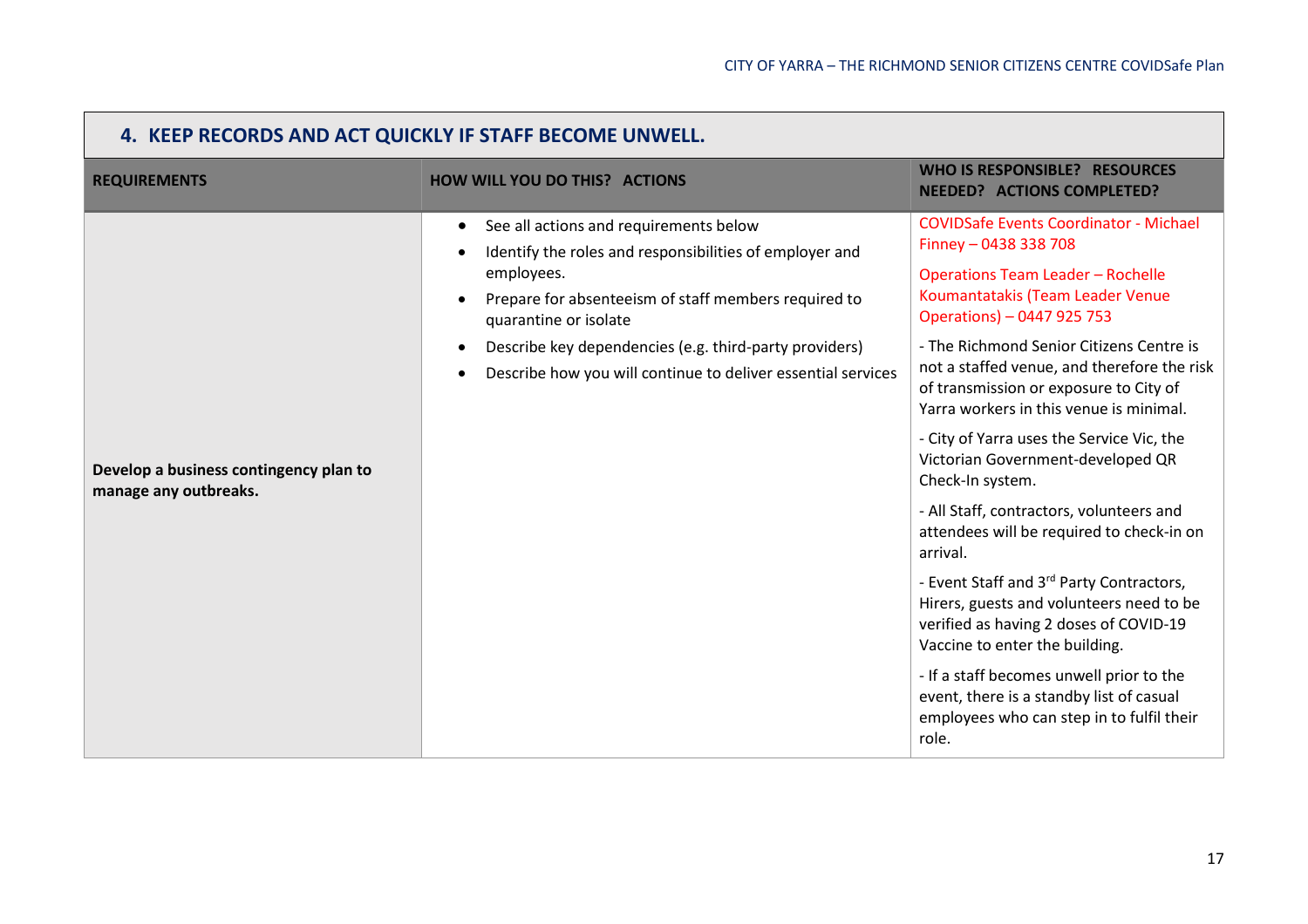|                                                                                                                        |                                                                                                                                                                           | - They will be taken to an isolation area<br>until arrangements can be made to allow<br>them to safely travel home.           |
|------------------------------------------------------------------------------------------------------------------------|---------------------------------------------------------------------------------------------------------------------------------------------------------------------------|-------------------------------------------------------------------------------------------------------------------------------|
|                                                                                                                        | If possible, establish an appropriate area to isolate staff<br>members within the venue.                                                                                  | <b>COVIDSafe Events Coordinator - Michael</b><br>Finney - 0438 338 708                                                        |
|                                                                                                                        | Any worker or patron showing symptoms or otherwise<br>suspected of COVID-19 will be supported to travel home<br>safely.                                                   | <b>Operations Team Leader - Rochelle</b><br>Koumantatakis (Team Leader Venue<br>Operations) - 0447 925 753                    |
|                                                                                                                        | They will be required to wear a mask and maintain strict<br>physical distancing from all other staff / patrons.                                                           | - The Richmond Senior Citizens Centre is<br>not a staffed venue, and therefore the risk                                       |
|                                                                                                                        | All other staff, performers or patrons who have been in<br>close contact with the confirmed or suspected case will be                                                     | of transmission or exposure to City of<br>Yarra workers in this venue is minimal.                                             |
| Prepare for how you will manage a<br>suspected or confirmed case in an employee,<br>patron or performer at your venue. | notified and cannot attend the workplace until they have<br>been COVID tested and receive a negative result.                                                              | - If a staff member, volunteer or<br>contractor becomes unwell, they can be                                                   |
|                                                                                                                        | We will communicate with all affected workers about the<br>requirement that they self-isolate and must be COVID<br>tested.                                                | taken to an isolation area until such time<br>as arrangements have been made for<br>them to safely travel home.               |
|                                                                                                                        | They are required to self-isolate and not attend the work<br>premises until they have an 'all clear' from a COVID test.                                                   | - If a Patron becomes unwell, it is the hirer<br>or the hiring group to ensure they can be                                    |
|                                                                                                                        | Any worker waiting on a test result must notify the Venue<br>Manager or other delegate directly when they have the<br>outcome of their test, either positive or negative. | supported to make arrangements for<br>them to safely travel home. City of Yarra<br>On Call Officer can assist if the party is |
|                                                                                                                        | The COVID Marshal/ Manager MICHAEL FINNEY will enter a<br>full report of the incident and all actions taken into the                                                      | unable to arrange a method for the party<br>to safely make their own way.                                                     |
|                                                                                                                        | Venue's incident/ risk register, signed and dated.<br>The Manager will notify OH&S Manager (GAVIN DYCHE)                                                                  | DHHS Confirmed Case in the Workplace<br>Guidance:                                                                             |
|                                                                                                                        | The Manager will review notifying stakeholders via either<br>direct contact, web or social media if and when appropriate                                                  | https://www.dhhs.vic.gov.au/confirmed-<br>case-in-the-workplace-covid-19                                                      |
|                                                                                                                        | in the interests of clear and transparent communication<br><b>DEPENDENT ON SITUATION/OUTCOME</b>                                                                          | An employee suspected to have COVID-<br>19 is to be supported to travel home                                                  |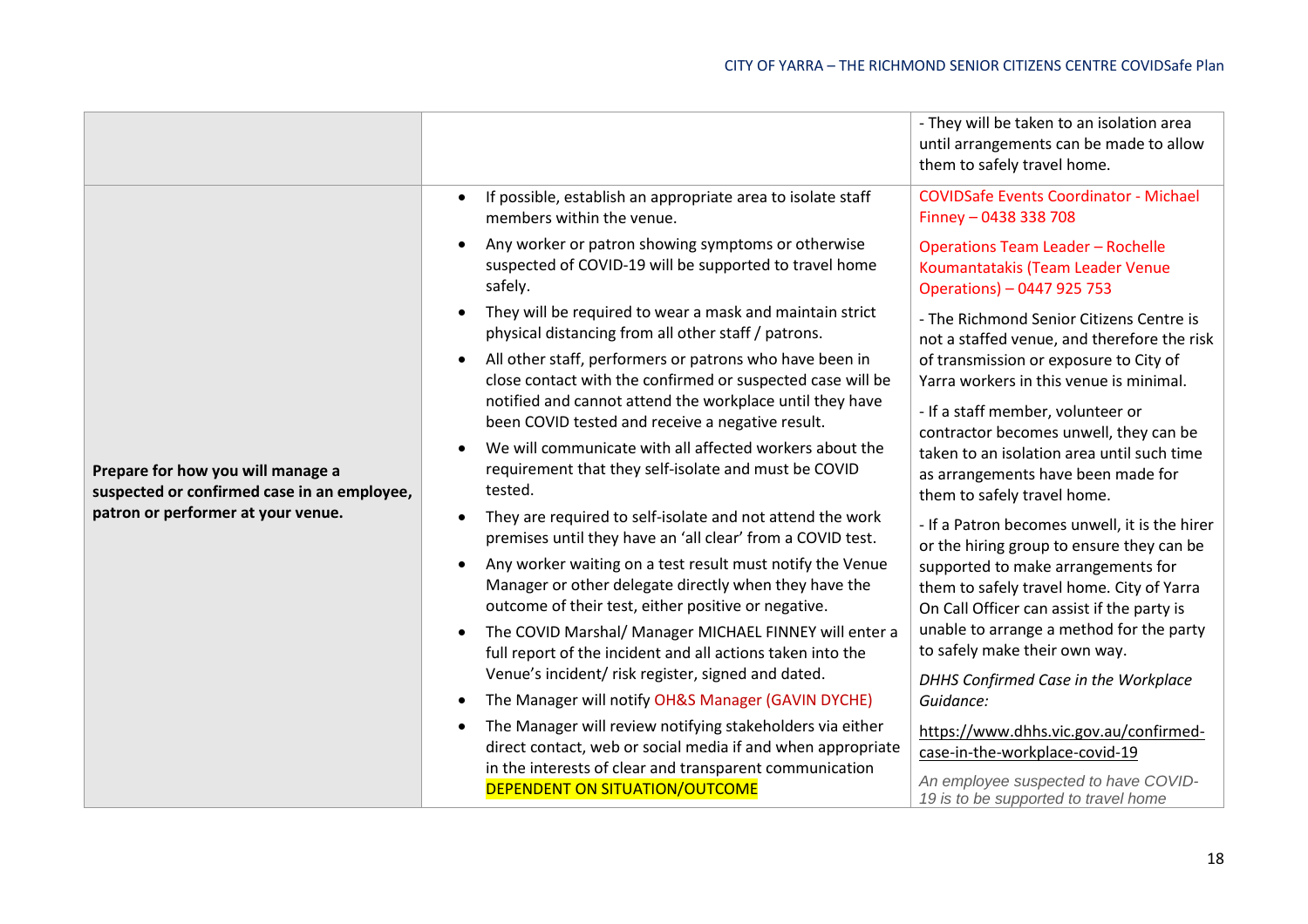|                                                                                                                                                                                           |                                                                                                                                                                                                                                                                                                                                                                                                                                                                                                                                                                                                                                                                                                                                                                                                                                                                                                                                                                                                                                                                | immediately OR to isolate at work if unable<br>to travel home immediately. If isolating at<br>work, the employee must wear a mask and<br>be physically distancing from all other staff<br>persons. An employer must request that<br>an employee undergo a COVID-19 test<br>and self-isolate.                                                                                                                                                                                                                                                                                                                                         |
|-------------------------------------------------------------------------------------------------------------------------------------------------------------------------------------------|----------------------------------------------------------------------------------------------------------------------------------------------------------------------------------------------------------------------------------------------------------------------------------------------------------------------------------------------------------------------------------------------------------------------------------------------------------------------------------------------------------------------------------------------------------------------------------------------------------------------------------------------------------------------------------------------------------------------------------------------------------------------------------------------------------------------------------------------------------------------------------------------------------------------------------------------------------------------------------------------------------------------------------------------------------------|--------------------------------------------------------------------------------------------------------------------------------------------------------------------------------------------------------------------------------------------------------------------------------------------------------------------------------------------------------------------------------------------------------------------------------------------------------------------------------------------------------------------------------------------------------------------------------------------------------------------------------------|
| Prepare to assist DHHS with contact tracing<br>and providing staff and visitor records to<br>support contact tracing.<br>DHHS: 1300 651 160<br>covidemployernotifications@dhhs.vic.gov.au | Establish a daily venue register of all personnel on site,<br>$\bullet$<br>including visitors, crew, patrons. Register will include date,<br>time in and time out and contact details.<br>These records will be accessible readily and will be used to<br>$\bullet$<br>provide DHHS with contact tracing information and to contact<br>other relevant workers or visitors.<br>The person to first contact DHHS and notify the actions taken<br><b>is MICHAEL FINNEY</b><br>In the event that the COVID Marshal is impacted, the next<br>person in line to take over the reporting and COVID<br>Marshal responsibilities is: Event Staff supervisor (COY):<br>The available COVID Marshal will collect / download all venue<br>$\bullet$<br>daily attendance / contact data from the past 14 days.<br>Contact DHHS on 1300 651 160 - with the information ready<br>$\bullet$<br>to pass on immediately if / as requested<br>Completed Close Contact Forms and Risk Assessments will be<br>$\bullet$<br>submitted to: COVIDEmployerNotifications@dhhs.vic.gov.au | <b>COVIDSafe Events Coordinator - Michael</b><br>Finney - 0438 338 708<br>Administration Team Leader - Kate Van<br>der Lit (Team Leader Venues<br>Administration) - 0438 051 681<br>- Hirer or Hire Group details are kept in<br>the Booking Management System<br>- Ensure all worker / volunteer / crew<br>contact details are up to date and<br>accessible.<br>Record Sheet Visitor and Patron Log:<br>https://www.coronavirus.vic.gov.au/signs-<br>posters-and-templates<br>DHHS Confirmed Case in the Workplace<br>Information Pack - download from:<br>https://www.dhhs.vic.gov.au/confirmed-<br>case-in-the-workplace-covid-19 |
| Prepare to immediately notify WorkSafe<br>Victoria on 13 23 60 if you have a confirmed<br>COVID-19 case at your workplace.                                                                | The available COVID Marshal will notify WorkSafe Victoria<br>$\bullet$<br>immediately on 13 23 60                                                                                                                                                                                                                                                                                                                                                                                                                                                                                                                                                                                                                                                                                                                                                                                                                                                                                                                                                              | <b>COVIDSafe Events Coordinator - Michael</b><br>Finney - 0438 338 708                                                                                                                                                                                                                                                                                                                                                                                                                                                                                                                                                               |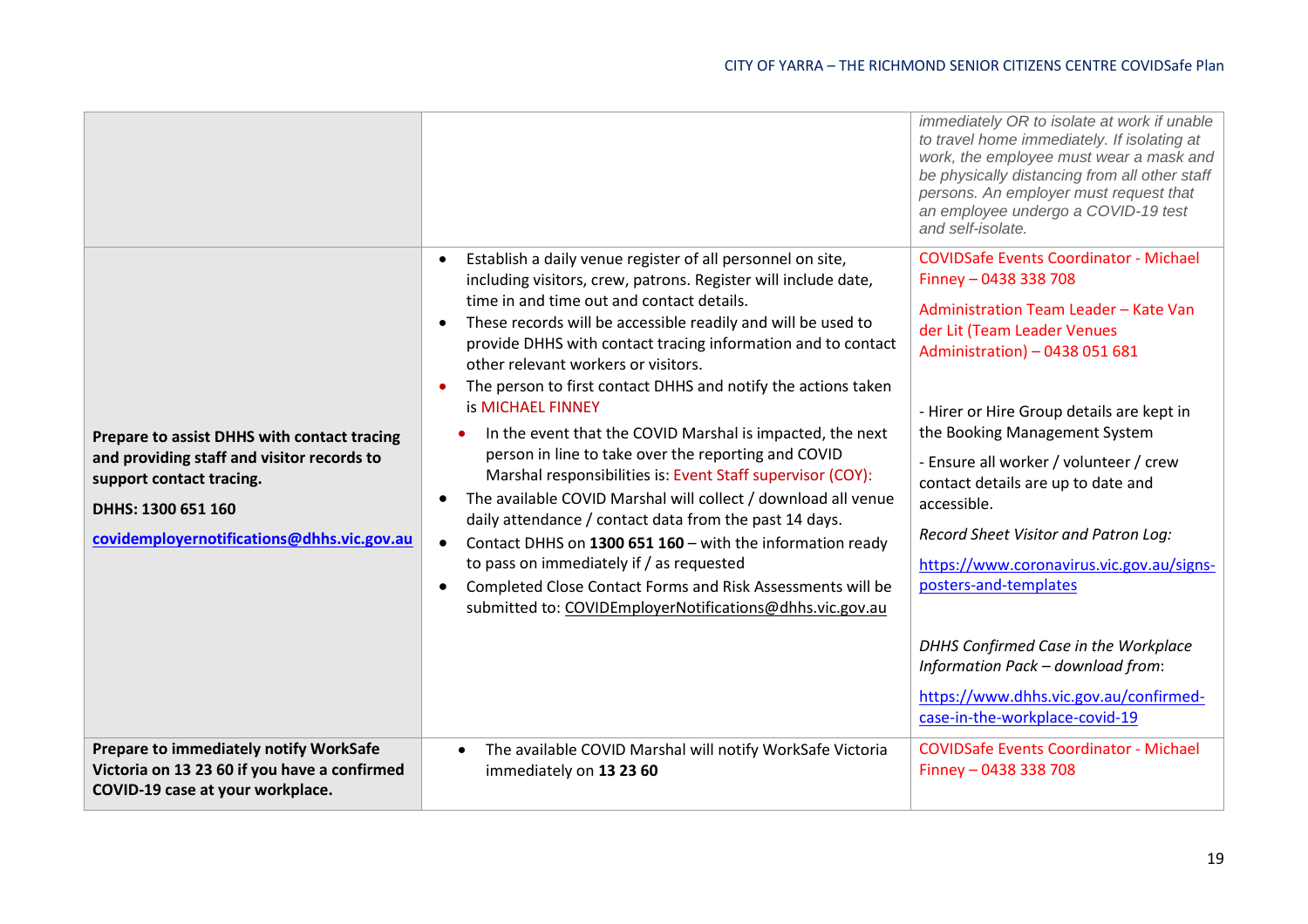|                                                                                    | They will provide any attendance or other information as<br>$\bullet$<br>required, utilising the records as per DHHS above.<br>The Manager is responsible for providing a written report<br>$\bullet$<br>to WorkSafe within 48 hours of reporting the incident. The<br>template for this report is located on the WorkSafe web<br>site - see Resources.<br>The Manager will notify WorkSafe when the venue is<br>reopening once the affected venues are cleaned and<br>workers cleared by DHHS for returning to work (COVID<br>negative results). | City of Yarra Critical Response & Recovery<br>Team (CRRT)<br>CRRT Responsible for notification of<br>positive case to WorkSafe, once reported<br>to them.<br>Information on WorkSafe Reporting<br>including a Risk Management template:<br>https://www.worksafe.vic.gov.au/report-<br>confirmed-positive-case-covid-19<br>Employers must immediately notify<br>WorkSafe of a confirmed case:<br>Immediately calling the mandatory incident<br>notification hotline, and providing formal<br>written notification within 48 hours |
|------------------------------------------------------------------------------------|---------------------------------------------------------------------------------------------------------------------------------------------------------------------------------------------------------------------------------------------------------------------------------------------------------------------------------------------------------------------------------------------------------------------------------------------------------------------------------------------------------------------------------------------------|----------------------------------------------------------------------------------------------------------------------------------------------------------------------------------------------------------------------------------------------------------------------------------------------------------------------------------------------------------------------------------------------------------------------------------------------------------------------------------------------------------------------------------|
| Confirm that your workplace can safely re-<br>open and workers can return to work. | Establish a process for confirming that a workplace is safe<br>to reopen, in line with advice from DHHS<br>Establish a process for confirming a worker (with a<br>suspected or confirmed case) does not have COVID-19<br>before returning to physical worksite<br>Establish a process for notifying DHHS and Worksafe that the<br>site is reopening                                                                                                                                                                                               | <b>COVIDSafe Events Coordinator - Michael</b><br>Finney - 0438 338 708<br><b>City of Yarra Critical Response &amp; Recovery</b><br>Team (CRRT)<br>See above                                                                                                                                                                                                                                                                                                                                                                      |
| <b>Record Keeping - Contact Tracing</b>                                            | Be able to trace people who have entered your venue -<br>$\bullet$<br>Patrons, workers, volunteers, performers, touring personnel,<br>third party contractors<br>Register will include date, time in and time out and contact<br>details.<br>Records will be kept for a rolling 28 days, and then destroyed<br>$\bullet$<br>in compliance with privacy.<br>Provide information on protocols for collecting and storing<br>information                                                                                                             | <b>COVIDSafe Events Coordinator - Michael</b><br>Finney - 0438 338 708<br><b>Operations Team Leader - Rochelle</b><br>Koumantatakis (Team Leader Venue<br>Operations) - 0447 925 753<br>- City of Yarra uses the Vic Government-<br>developed QR Check-In system.                                                                                                                                                                                                                                                                |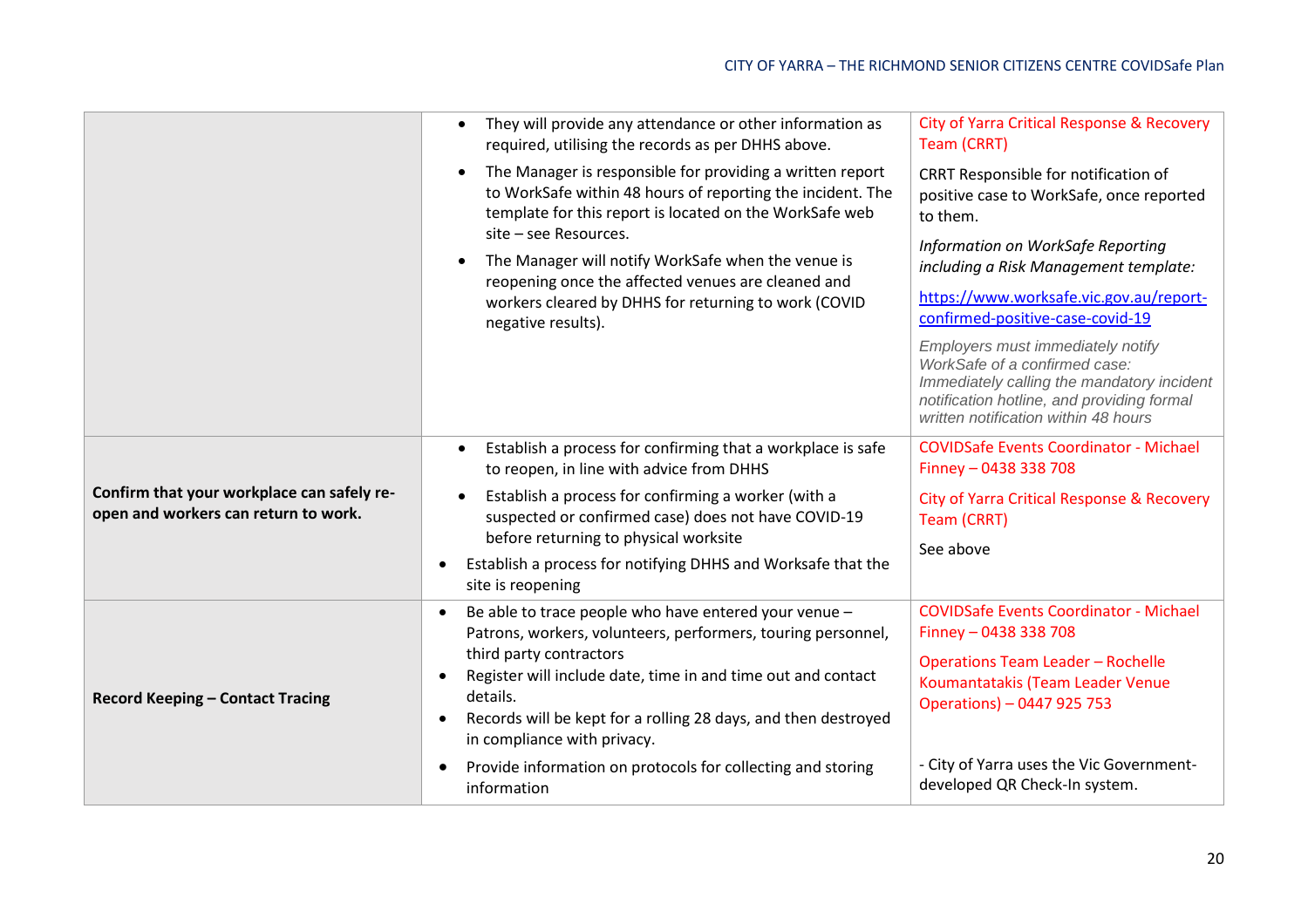|                                                                       |                                                                                                                                                              | - All Staff, contractors, volunteers and<br>attendees will be required to check-in on<br>arrival, as well as the personal health<br>declaration (see below)                  |
|-----------------------------------------------------------------------|--------------------------------------------------------------------------------------------------------------------------------------------------------------|------------------------------------------------------------------------------------------------------------------------------------------------------------------------------|
|                                                                       |                                                                                                                                                              | - Event Staff and 3rd Party Contractors,<br>Hirers, guests and volunteers need to be<br>verified as having 2 doses of COVID-19<br>Vaccine to enter the building.             |
| Support workers to stay home and get<br>tested, even if mild symptoms | Make all workers aware of the financial support available to<br>them if they cannot work while awaiting a test result or if<br>confirmed as a positive case. | <b>COVIDSafe Events Coordinator - Michael</b><br>Finney - 0438 338 708<br><b>COY CRRT</b><br><b>COY HR</b><br><b>COY PAYROLL</b><br>All City of Yarra employees are afforded |
|                                                                       |                                                                                                                                                              | this provision under current Employee<br>entitlements                                                                                                                        |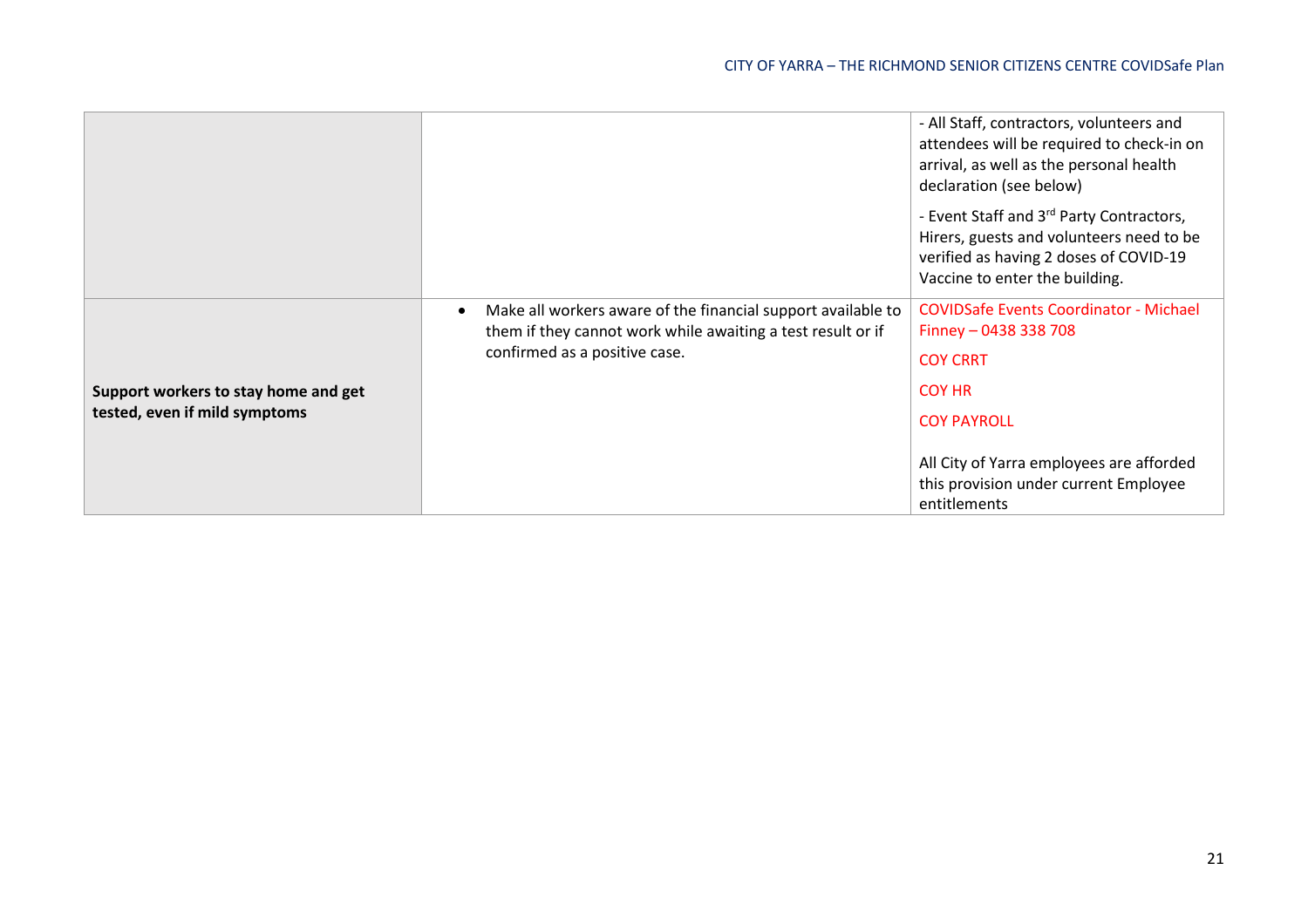| 5. AVOID INTERACTIONS IN ENCLOSED SPACES                                                                         |                                                                                                                                                                                                                                                                                                                                                                                                                                                                                   |                                                                                                                                                                                                                                                                                                                                                                |
|------------------------------------------------------------------------------------------------------------------|-----------------------------------------------------------------------------------------------------------------------------------------------------------------------------------------------------------------------------------------------------------------------------------------------------------------------------------------------------------------------------------------------------------------------------------------------------------------------------------|----------------------------------------------------------------------------------------------------------------------------------------------------------------------------------------------------------------------------------------------------------------------------------------------------------------------------------------------------------------|
| <b>REQUIREMENTS</b>                                                                                              | <b>HOW WILL YOU DO THIS? ACTIONS</b>                                                                                                                                                                                                                                                                                                                                                                                                                                              | <b>WHO IS RESPONSIBLE? RESOURCES</b><br><b>NEEDED? ACTIONS COMPLETED?</b>                                                                                                                                                                                                                                                                                      |
| Avoid enclosed and confined spaces where<br>possible - put in place Controls for<br>unavoidable enclosed spaces. | Document which spaces in your venue this applies to: e.g. bio<br>$\bullet$<br>box, orchestra pit, tech manager's office, other admin areas<br>and etc.<br>Reduce access and numbers including touring party access<br>Routinely disinfect and clean - manage hygiene<br>Consider PPE where required including sneeze guards / mute<br>shields<br>Increase fresh air flow where possible<br>Where possible take meal and coffee breaks outside, rather<br>than in the venue areas. | <b>COVIDSafe Events Coordinator - Michael</b><br>Finney - 0438 338 708<br><b>Operations Team Leader - Rochelle</b><br>Koumantatakis (Team Leader Venue<br>Operations) - 0447 925 753<br>- Signage in place throughout the<br>building, and COVID Marshals (hirer)<br>operating for the duration of events to<br>ensure COVID Safe protocols are<br>adhered to. |
| Where possible enhance air flow by<br>opening windows and adjusting air<br>conditioning.                         | review fresh air and air conditioning circulation for the Venue and<br>maximise fresh air circulation where possible                                                                                                                                                                                                                                                                                                                                                              | <b>COVIDSafe Events Coordinator - Michael</b><br>Finney - 0438 338 708<br><b>Operations Team Leader - Rochelle</b><br>Koumantatakis (Team Leader Venue<br>Operations) - 0447 925 753<br>- The Richmond Senior Citizens Centre<br>has doors that can be opened. The<br>opening of doors will be determined by                                                   |

 $\sqrt{2}$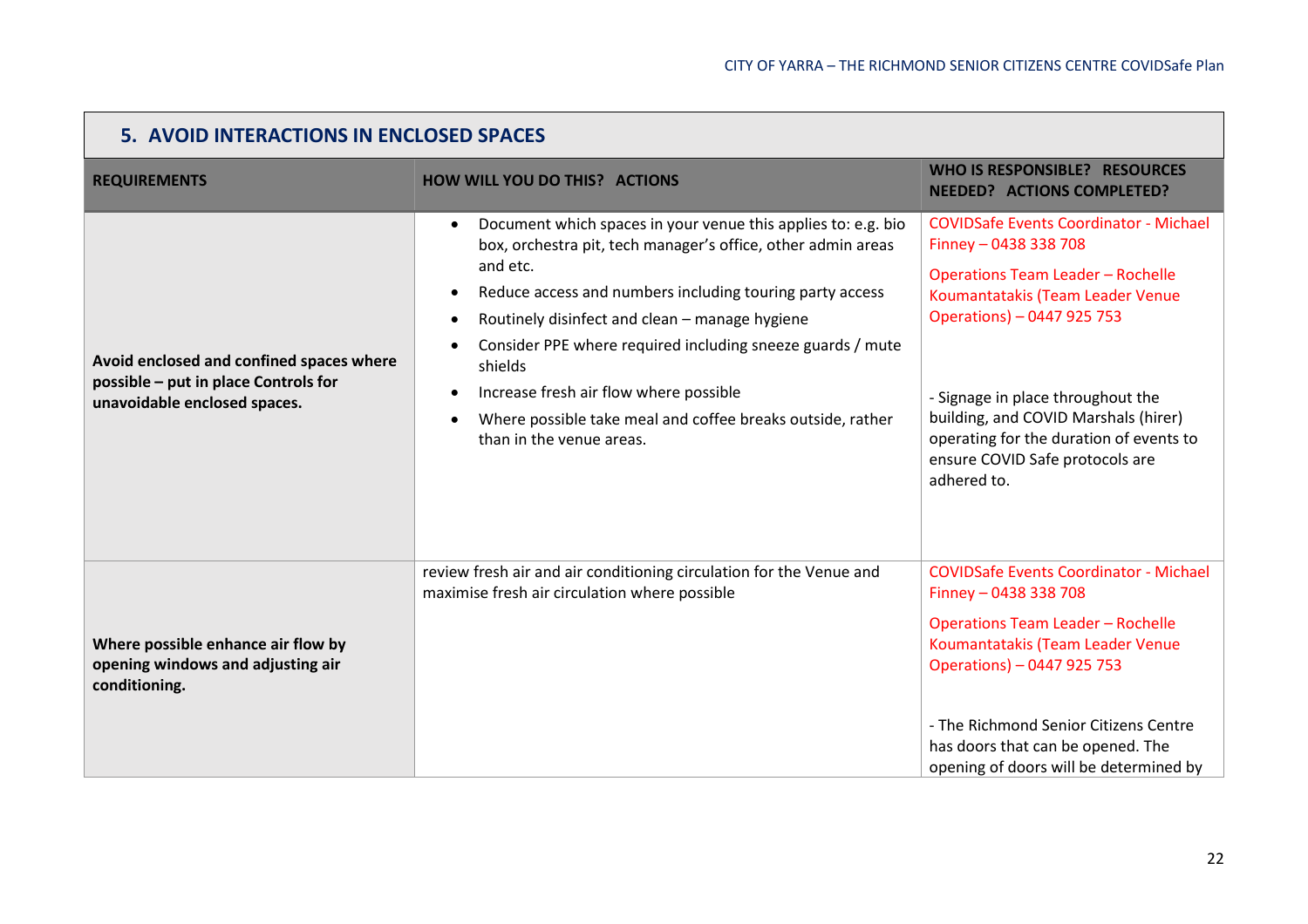|  | weather. If permissible, certain windows |
|--|------------------------------------------|
|  | will remain open.                        |
|  |                                          |

| <b>6. CREATE WORKFORCE BUBBLES</b> |                                                                                                                                                                                                                                                                                                                                                                                                                                                                                                                                                                                                                                                                                                                                                                                                                                                |                                                                                                                                                                                                                                                                                                                                                                                                                                                                                                                                                                                                                                                                                                                       |
|------------------------------------|------------------------------------------------------------------------------------------------------------------------------------------------------------------------------------------------------------------------------------------------------------------------------------------------------------------------------------------------------------------------------------------------------------------------------------------------------------------------------------------------------------------------------------------------------------------------------------------------------------------------------------------------------------------------------------------------------------------------------------------------------------------------------------------------------------------------------------------------|-----------------------------------------------------------------------------------------------------------------------------------------------------------------------------------------------------------------------------------------------------------------------------------------------------------------------------------------------------------------------------------------------------------------------------------------------------------------------------------------------------------------------------------------------------------------------------------------------------------------------------------------------------------------------------------------------------------------------|
| <b>REQUIREMENTS</b>                | <b>HOW WILL YOU DO THIS? ACTIONS</b>                                                                                                                                                                                                                                                                                                                                                                                                                                                                                                                                                                                                                                                                                                                                                                                                           | WHO IS RESPONSIBLE? RESOURCES<br><b>NEEDED? ACTIONS COMPLETED?</b>                                                                                                                                                                                                                                                                                                                                                                                                                                                                                                                                                                                                                                                    |
| <b>Create Work Force Bubbles</b>   | Where appropriate create Workforce Bubbles within your team,<br>including back of house, front of house and production /<br>technical crew.<br>Identify by Name and Document which staff members are in<br>which workforce bubble team.<br>Back of House.<br>$\bullet$<br>Front of House<br>Production crew<br>Other<br>$\bullet$<br>The Manager is will communicate these restrictions and 'single<br>working site' requirements to all workers as a part of their<br>'return to work' induction.<br>All workers who are working on site must provide written<br>declaration that that are not working across multiple sites/<br>workplace settings.<br>If their work necessitates this, their declaration will include all<br>workplaces/ sites where they have and will work (back 28 days)<br>and the contact details of those workplaces. | <b>COVIDSafe Events Coordinator - Michael</b><br>Finney - 0438 338 708<br>- The Richmond Senior Citizens Centre is<br>not a staffed venue, and therefore the<br>risk of transmission or exposure to City<br>of Yarra workers in this venue is minimal.<br>- Due to the specifics of the operations<br>of the Venues & Events Team, the<br>number of sites and number of events,<br>the Admin + Operations team are unable<br>to create effective workforce bubbles for<br>single events, however in the case the<br>venue is listed by DOH as an exposure<br>site, these staff can be managed and<br>supported to test and isolate or<br>quarantine, with the ability for<br>operations to continue with other staff. |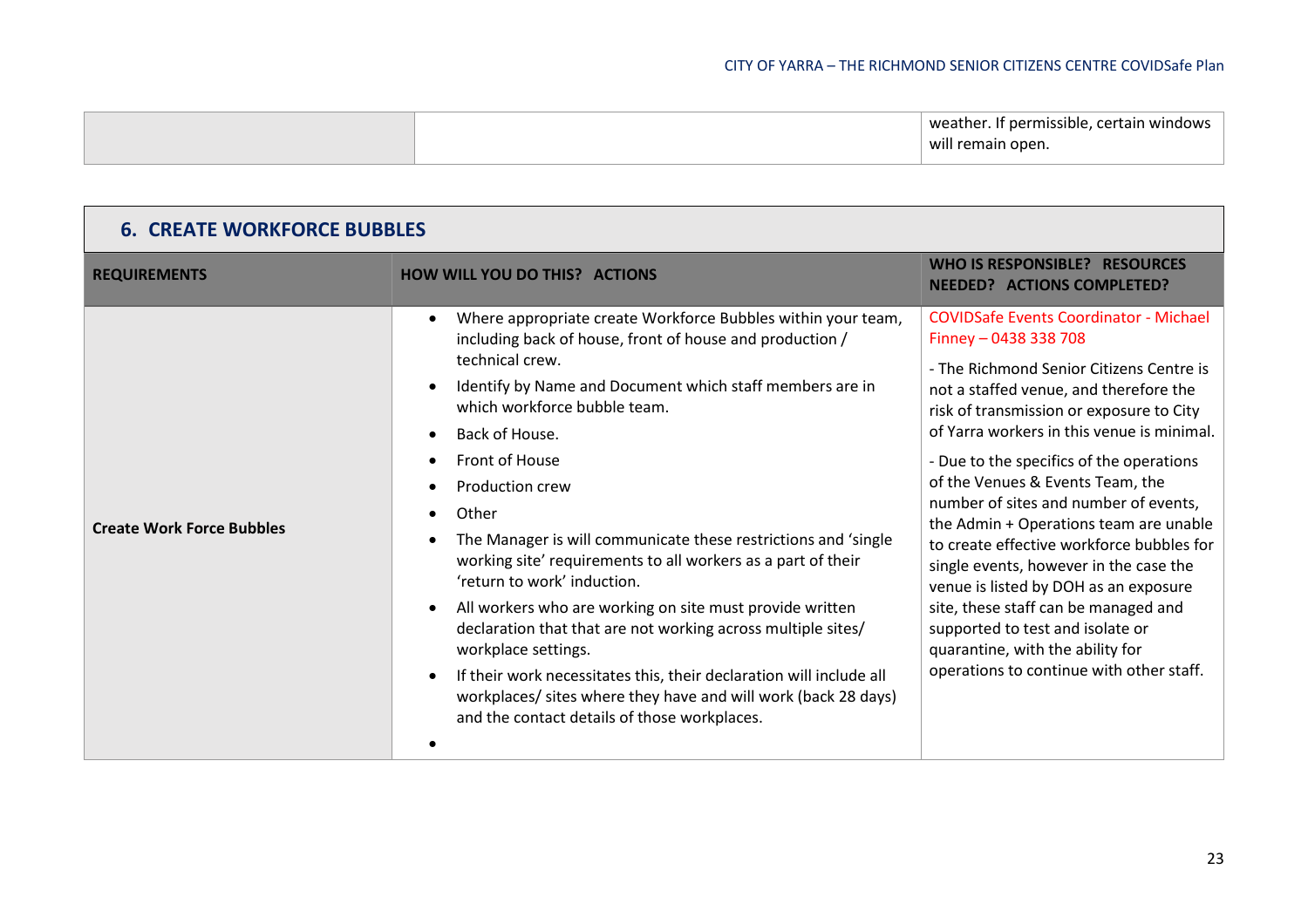### **Documents Related to COVID Safe Plan**

The following Venue policies, procedures and documentation form a part of the Venue's COVID Safe Plan and are attached.

| <b>Document Name</b>                                                                                                             | <b>File Location</b>   | <b>About</b>                                                                                                                                                                                      |
|----------------------------------------------------------------------------------------------------------------------------------|------------------------|---------------------------------------------------------------------------------------------------------------------------------------------------------------------------------------------------|
| <b>Latest Restrictions and</b><br><b>Guidelines Vic Govt</b>                                                                     |                        | https://www.coronavirus.vic.gov.au/coronavirus-<br>sector-guidance-arts-and-recreation-services                                                                                                   |
| How to Clean and<br>Disinfect after a                                                                                            |                        | DHHS Guidelines. Also available as download<br>from:                                                                                                                                              |
| COVID-19 Case.                                                                                                                   |                        | https://www.dhhs.vic.gov.au/confirmed-case-in-<br>the-workplace-covid-19                                                                                                                          |
| COVID Marshal-<br><b>DUTIES</b>                                                                                                  |                        | https://www.coronavirus.vic.gov.au/covid-<br>check-in-marshals#covid-marshal-guidelines                                                                                                           |
| The Appropriate use<br>of personal protective<br>equipment for<br>coronavirus in the<br>work environment'                        |                        | https://www.dhhs.vic.gov.au/preventing-<br>infection-workplace-covid-19#personal-<br>protective-equipment-ppe-guidance                                                                            |
| <b>COVID Workplace</b><br>Attendance Register                                                                                    |                        | https://www.coronavirus.vic.gov.au/signs-<br>posters-and-templates                                                                                                                                |
| <b>Staff Coronavirus</b><br><b>Health Screening</b><br>Questionnaire                                                             |                        | https://www.coronavirus.vic.gov.au/signs-<br>posters-and-templates#staff-coronavirus-covid-<br>19-health-questionnaire                                                                            |
| <b>Coronavirus Cleaning</b><br>Guidelines for<br>Workplaces.<br>Information for<br>business owners,<br>managers and<br>cleaners. |                        | https://www.dhhs.vic.gov.au/preventing-<br>infection-workplace-covid-19#cleaning-and-<br>disinfection                                                                                             |
| Factsheet - Cleaning<br>Guidelines. Building<br>owners and managers                                                              |                        | https://www.dhhs.vic.gov.au/preventing-<br>infection-workplace-covid-19#cleaning-and-<br>disinfection                                                                                             |
| VAPAC/ACM<br>Returning to Work<br>training & induction<br>document                                                               | PDF from<br>Powerpoint | Developed by VAPAC and Arts Centre<br>Melbourne, RTO, for the performing arts sector<br>as a worker induction / return to work training<br>resources.<br>https://vapac.org.au/covid-19-resources/ |
|                                                                                                                                  |                        |                                                                                                                                                                                                   |